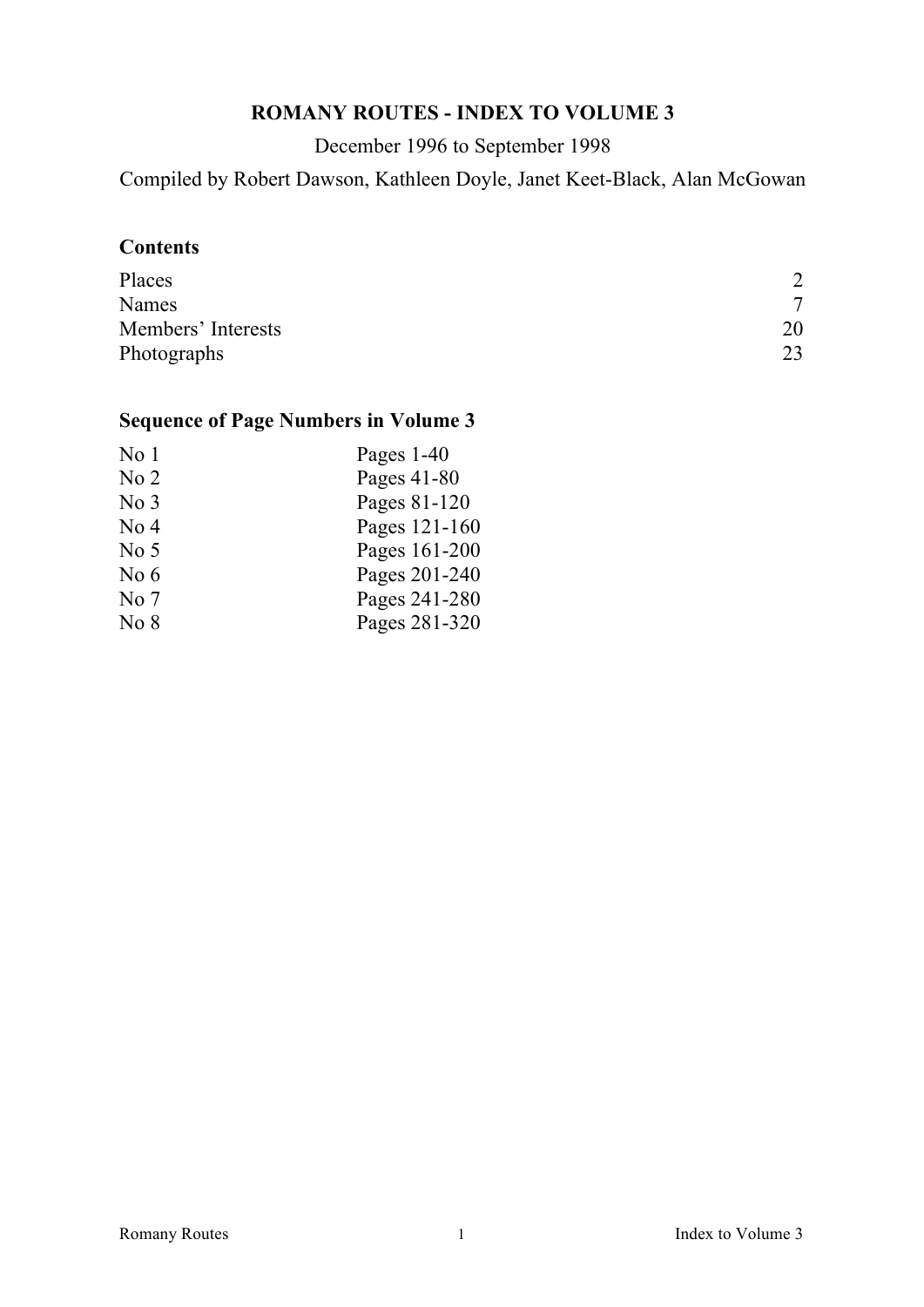#### **PLACES**

| <b>BEDFORDSHIRE</b>         |                 | <b>CAMBRIDGESHIRE</b> | 108          | Kingsbridge            | 269                       |
|-----------------------------|-----------------|-----------------------|--------------|------------------------|---------------------------|
|                             | 10, 19, 73, 318 | Balsham               | 141          | Pidsley                | 273                       |
| Ampthill                    | 4               | <b>Burwell</b>        | 165          | Plymouth               | 52, 86, 88,               |
| <b>Aspley Guise</b>         | 308-310         | Cambridge             | 232          |                        | 96, 115, 248              |
| Aspley Heath                | 308             | Ely                   | 65           | Sidmouth               | 65                        |
| Bedford                     | 105, 199, 318   | Litlington            | 318          | Torquay                | 189                       |
| Hilsworth                   | 19              | Long Stanton          | 165          |                        |                           |
| Husborne Crawley            | 308-310         | Wisbech               | 236          | <b>DORSET</b>          | 20, 64, 98                |
| Sandy                       | 318             | Witchford             | 232          | Dorchester             | 80                        |
| Stotfold                    | 299             |                       |              | <b>Heavenly Bottom</b> | 46                        |
| Turvey                      | 102             | <b>CHESHIRE</b>       | 284          | Kinson                 | 44, 99                    |
|                             |                 | Altrincham            | 189          | Poole                  | 46                        |
| <b>BERKSHIRE</b>            | 14, 16, 17      | Birkenhead            | 79           | Weymouth               | 227                       |
| Aldermaston                 | 17, 51, 53, 318 | Macclesfield          | 227          |                        |                           |
| Appleton with Eaton         | 15, 17          | Orford? (Cheshire?)   | 19           | <b>DURHAM</b>          | 204                       |
| Ascot                       | 182, 188, 253   | Stockport             | 30           | <b>Barnard Castle</b>  | 294                       |
| Ashbury                     | $14 - 17$       | Wirral, The           | 30           | <b>Birtley</b>         | 40                        |
| <b>Buscot</b>               | 15              |                       |              | Durham                 | 213                       |
| Coltshill?                  | 15              | CORNWALL              | 143, 189     | Gateshead              | 294                       |
| East Garston                | 16              | Bodmin                | 140          | Harrington             | 294                       |
| Great Coxwell               | 14, 15          | Boscastle             | 173          | Ryton on Tyne          | 203                       |
| Grove                       | 232             | Delabole Road         | 173          | Winlaton               | 203                       |
| Hungerford                  | 269             | Hayle                 | 140          |                        |                           |
| Maidenhead                  | 144             | Launceston            | 249          | <b>ESSEX</b>           | 270                       |
| Reading                     | 188             | Redruth               | 249          | <b>Barking</b>         | 163, 196                  |
| Shrivenham                  | 15              | Trewenard             | 294          | <b>Braintree</b>       | 35                        |
| <b>Sutton Courteney</b>     | 17              |                       |              | Chelmsford             | 114, 318                  |
| Uffington                   | 14, 17          | <b>CUMBERLAND</b>     |              | Chingford              | 319                       |
| Vale of the White Horse     |                 | 203, 284, 310, 311    |              | Colchester             | 105                       |
|                             | $14-16, 51$     | Farlam                | 203          | Eastwood               | 215                       |
| Windsor                     | 143, 182, 253   |                       |              | <b>Epping Forest</b>   | 99                        |
|                             |                 | <b>DERBYSHIRE</b>     |              | Fobbing                | 205                       |
| <b>BUCKINGHAMSHIRE</b>      | 10              | 63, 107, 205, 284     |              | Halstead               | 105                       |
| Ashwood (Astwood?)          | 19              | Alfreton              | 205          | Ingatestone            | 96                        |
| Aylesbury                   | 285             | Chesterfield          | 227          | Leytonstone            | 319                       |
| Bonehall?                   | 166             | Hilcote               | 205          | Little Baddow Hills    | 114                       |
| <b>Bow Brickhill</b>        | 308             | Pilsley Common        | 283          | Rainham                | 318                       |
| <b>Brickhill</b>            | 167             | Pleasley              | 141          | Romford                | 318                       |
| <b>Brill</b>                | 253             | Whitwell              | 283          | Southend               | 215                       |
| Buckingham                  | 253             | Winfield (Wingfield?) | 65           |                        |                           |
| Drayton                     | 253             | Youlgreave            | 232          | <b>GLOUCESTERSHIRE</b> |                           |
| Hanslope                    | 310             |                       |              |                        | 10, 14, 16, 115, 136, 308 |
| High Wycombe                | 208             | <b>DEVON</b>          | 17, 189      | Aldsworth              | 65                        |
| Little Breckel (Brickhill?) | 108             | Barnstaple            | 16, 219, 248 | <b>Barton Regis</b>    | 35                        |
| Long Stooley                | 253             | Bideford              | 249          | <b>Bristol</b>         | 24, 35, 65, 115, 136      |
| New Bradwell                | 10              | Chillington           | 269          | Chaceley               | 65                        |
| Newport Pagnell             | 19, 74, 310     | Dartmoor              | 172          | Chedworth              | 198                       |
| Newton Longville            | 318             | Dartmouth             | 269          | Cheltenham             | 65, 115, 143,             |
| Sipson (Simpson?)           | 253             | Dulverton             | 16           |                        | 189, 196                  |
| Wavendon                    | 74, 308, 310    | Exeter                | 115, 273     | Cirencester            | 65                        |
| Woburn Sands                | 73, 74,         | Hatherleigh           | 54           | Downend                | 197                       |
|                             | 308, 310        | Holmsworthy (Hols-?)  | 54           | Dursley                | 65                        |
|                             |                 | Honiton               | 267          | Gloucester             | 65, 74, 115               |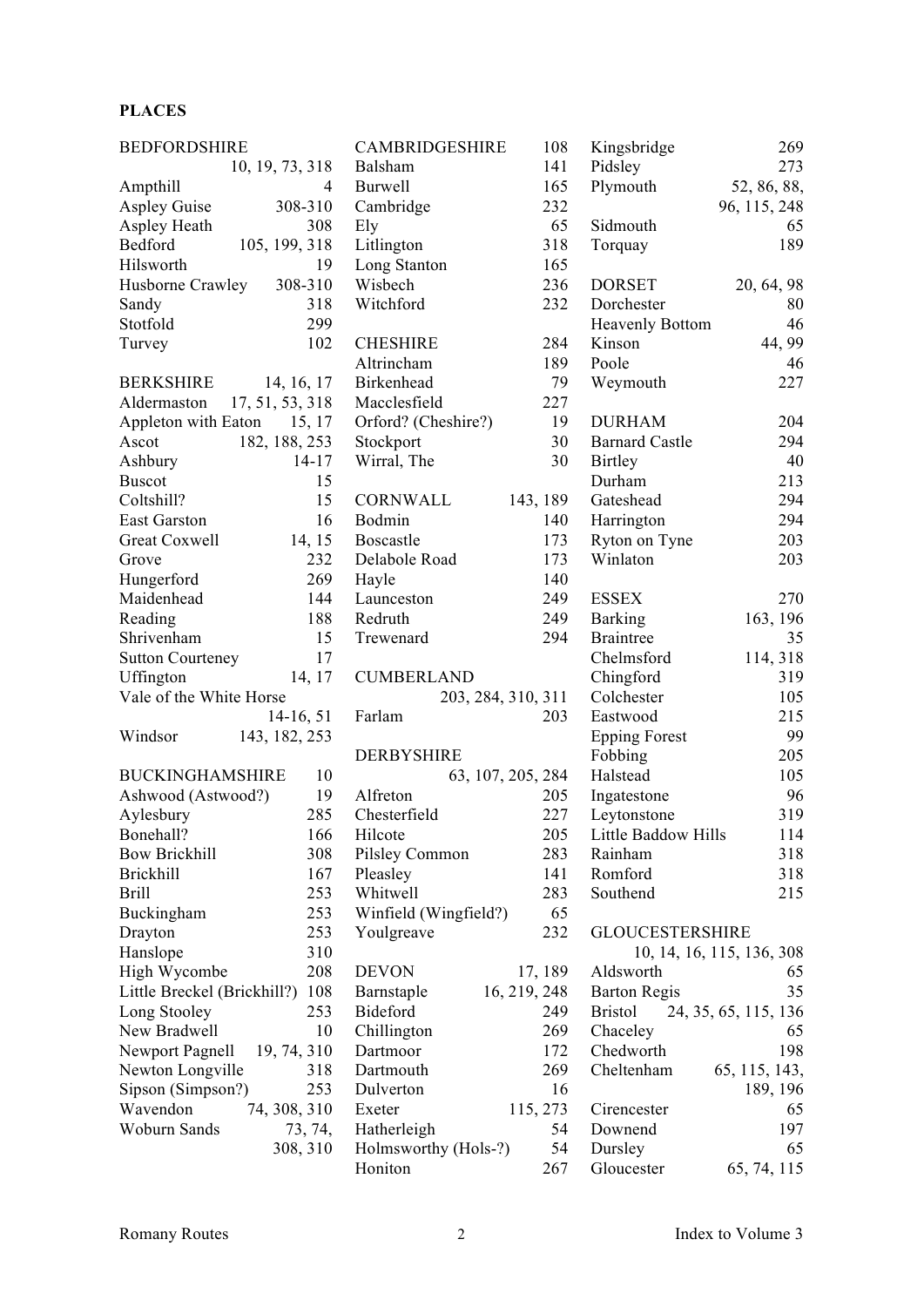| Hillsley                    | 189                    | Lyndhurst 25, 211, 270, 275   |               | <b>ISLE of WIGHT</b>          |                         |
|-----------------------------|------------------------|-------------------------------|---------------|-------------------------------|-------------------------|
| Horsley                     | 197                    | Medstead<br>116, 117          |               |                               | 206, 270, 272           |
| Kempsford                   | 14                     | Millbrook                     | 214           | Barton                        | 208, 318                |
| Kings Stanley               | 198                    | Milton                        | 211, 270      | Carisbrooke                   | 208                     |
| Little Barrington           | 14                     | New Forest 23-6, 96, 98, 100, |               | Newport                       | 85, 208, 209            |
| Lower Swell                 | 65                     | 111, 152, 214, 216, 270,      |               | Whippingham                   | 208                     |
| Mitcheldean                 | 115                    | 272, 275, 290-291             |               |                               |                         |
| Nailsworth                  | 197                    | North Waltham                 | 155           | <b>JERSEY</b>                 | 189                     |
| Newent                      | 115                    | Odiham                        | 316           |                               |                         |
| Poland?                     | 65                     | Old Alresford                 | 287           | KENT 20, 23, 74, 111, 143,    |                         |
| Shipton                     | 14                     | 208, 270<br>Portsmouth        |               |                               | 157, 214, 270, 272, 284 |
| Shipton Moyne               | 14                     | Preston Candover              | 117           | Addington                     | 204                     |
| Tewkesbury                  | 65                     | Ringwood                      | 44, 152       | Beckenham                     | 25                      |
| West Dean                   | 115                    | Romsey                        | 152           | Belvedere                     | 278, 297-8              |
| Whitminster                 | 65                     | Sarisbury                     | 61            | Blackheath                    | 23                      |
| Winchcombe                  | 115                    | Shipton Bellinger             | 316           | Boxley                        | 33, 34                  |
| Winstone                    | 65                     | <b>Shirley Common</b>         | 214           | Brenchley                     | 33                      |
| Wotton under Edge           | 65                     | Southampton                   | 44, 53,       | <b>Broadstairs</b>            | 311                     |
|                             |                        |                               | 152, 211, 215 | Canterbury 10, 34, 189        |                         |
| HAMPSHIRE 53, 64, 122,      |                        | South Stoneham                | 208, 215      | Chatham                       | 34                      |
|                             | 157, 198, 210, 290-291 | <b>Stoke Charity</b>          | 5             | Corke's Meadow                | 111                     |
| Aldershot                   | 307                    | Stockbridge                   | 274           | Deal                          | 136                     |
| Alresford                   | 118, 287               | Tadley                        | 99, 116       | Detling                       | 34                      |
| Alton                       | 61, 98, 316            | Thorney Hill                  | 216           | East Peckham                  | 318                     |
| Alum Green                  | $24 - 25$              | Titchfield                    | 61, 208, 287  | Golden Green                  | 255                     |
| Alverstoke                  | 208                    | Twyford                       | 61            | Hadlow                        | 8, 34, 255-8            |
| Bartley                     | 211, 270               | Waltham Chase                 | 152           | Hartlake                      | 255                     |
| Beaulieu                    | 152, 211, 270          | Warsash                       | 61            | Hawkhurst                     | 136, 179                |
| <b>Binsted</b>              | 211, 272, 318          | <b>Weston Patrick</b>         | 316           | Herne Bay                     | 311                     |
| Boldre                      | 208, 209               | Wickham                       | 61            | Maidstone 33, 34, 98, 256     |                         |
| Bolton's Bench              | 275                    | Wield                         | 117           | Penenden Heath                | 33-34                   |
| Bordon                      | 140, 307               | Winchester 5, 26, 70, 152     |               | Ramsgate                      | 196                     |
| Bramdean                    | 153-4, 318             | Wootton, Milton               | 211           | Romney                        | 34                      |
| Brockenhurst                | 152                    | Yateley                       | 251           | St Mary Cray                  | 111                     |
| Bursledon                   | 214                    |                               |               | St Mary Hoo                   | 74                      |
| Christchurch                | 211, 216               | <b>HEREFORDSHIRE</b>          |               | Sellindge                     | 318                     |
| Copythorne                  | 270                    | 65, 76, 130, 157              |               | Tenterden                     | 34                      |
| East Worldham               | 272                    | Claston                       | 244           | Tonbridge                     | 255, 257, 258           |
| Fareham                     | 208                    | Dormington                    | 244           | Tunbridge Wells               | 196                     |
| Froyle                      | 20                     | Hereford                      | 77            | Tudeley                       | 255                     |
| Gosport                     | 208                    | Ross                          | 65            | Yalding                       | 318                     |
| Hattingley                  | 116                    | Sandford (Herefords?)         | 166           |                               |                         |
|                             | 251                    | Weston under Penyard          | 166           | <b>LANCASHIRE</b>             | 79, 107                 |
| Headley<br>Heckfield        | 155                    |                               |               | Accrington                    | 19, 215                 |
| Hill Top                    | 211, 270               | <b>HERTFORDSHIRE</b>          |               | Ardwick                       | 130                     |
| Holdenhurst                 | 189                    | Broxbourne                    | 318           | Ashton under Lyne             | 111                     |
| Hollywater                  | 251, 252, 307          | Hinxworth                     | 318           | Blackburn                     | 152                     |
| Holybourne                  | 20, 21, 100            | Redbourn                      | 108           |                               | 28, 79, 99, 191         |
| Hook                        |                        |                               | 200           | Blackpool<br><b>Bolton</b>    |                         |
|                             | 53                     | Ridge                         |               | Chorlton                      | 268<br>130              |
| Hound                       | 97, 214                |                               |               |                               |                         |
| Hythe<br>Itchen Abbas       | 211<br>$70-1$          | HUNTINGDONSHIRE               | 119           | Clitheroe<br>Gorton           | 294<br>268              |
|                             | 316                    | Bury<br>Offord                |               |                               | 286-7                   |
| Itchen Stoke                |                        |                               | 66            | Layton                        |                         |
| Long Cross (Hampshire?) 251 |                        | Ramsey                        | 119           | Liverpool                     | 65, 79, 119, 294        |
| Lymington                   | 152, 208               | <b>Stanground St Mary</b>     | 318           | Manchester 101, 115, 130, 246 |                         |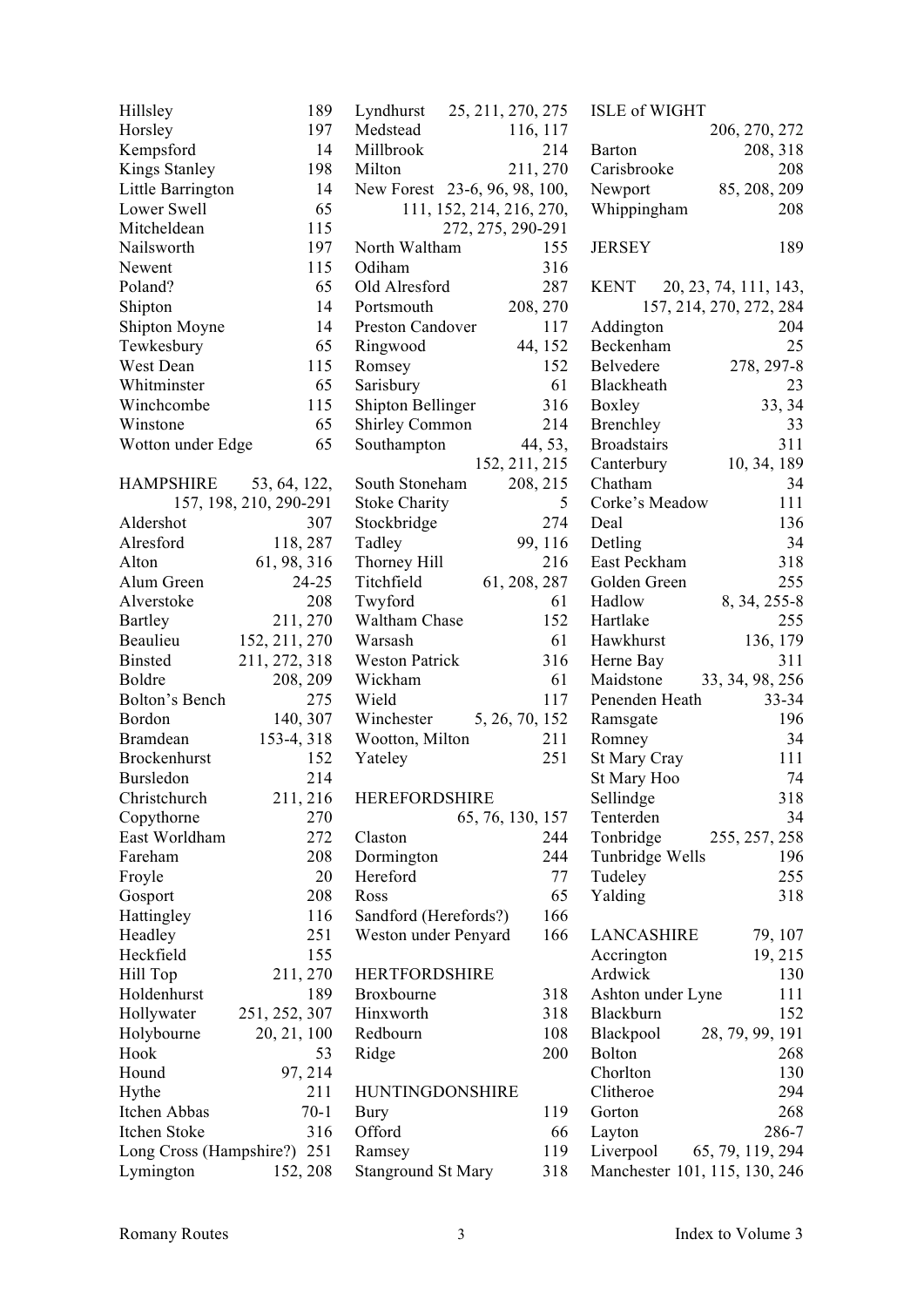| Oldham                   | 268                 | Stepney                 | 298                    | Beckley                  | 166-167              |
|--------------------------|---------------------|-------------------------|------------------------|--------------------------|----------------------|
| Salford                  | 268                 | Stratford               | 319                    | Benson                   | 17                   |
|                          |                     | Westminster             | 187                    | <b>Bicester</b>          | 115, 166-170         |
| LEICESTERSHIRE 107, 108  |                     | Willesden               | 35                     | Bloxham                  | 232                  |
|                          | 269, 284            | Wormwood Scrubs         | 9                      | Brackley?                | 167                  |
| Coleorton                | 318                 |                         |                        | Charlbury                | 318                  |
| Croston (Croxton?)       | 268                 | <b>NORFOLK</b>          | 75, 106, 107           | Chastleton               | 129                  |
| Culloden?                | 268                 | Evson                   | 108                    | Churchill                | 15, 17               |
|                          |                     | Norwich                 | 318                    | Crockwell                | 166-168              |
| LINCOLNSHIRE             |                     | Pockthorpe              | 318                    | Field Town?              | 115                  |
|                          | 107, 180, 284       | West Winch              | 205                    | Finmere                  | 167                  |
| Bourne                   | 179, 268            | Yarmouth                | 107                    | Fulbrook                 | 168                  |
| Hawerby cum Beesby       | 318                 |                         |                        | <b>Headington Quarry</b> | 168, 311             |
| Horncastle               | 268                 | NORTHAMPTONSHIRE        |                        | Kingston Blount          | 248                  |
| Long Sutton              | 268                 |                         | 10, 268                | Louton?                  | 253                  |
| Louth                    | 108                 | Brafield on the Green   | 310                    | Middleton Barton?        | 166                  |
| Sleaford                 | 141                 | Cold Higham             | 318                    | Middleton Stoney         | 167                  |
| Spalding                 | 237                 | Daventry                | 168, 169               | Oddington                | 166                  |
| Waddington               | 108                 | Northampton             | 64, 294                | Oxford                   | 318                  |
| Whitton                  | 318                 | Raunds                  | 310                    | Sandford St Martin       | 318                  |
|                          |                     | Ringstead               | 310                    | Shipton under Wychwood   |                      |
| <b>LONDON</b>            | 3, 8, 23, 68, 106,  | Wellingborough          | 102                    |                          | 14, 17               |
|                          | 111, 115, 130, 142, | Wittering               | 318                    | <b>Steeple Barton</b>    | 166                  |
|                          | 213, 294, 313       |                         |                        | Stoke Lyne               | 166, 167             |
| St George                | 108                 | NORTHUMBERLAND          |                        | Studley                  | 166                  |
|                          |                     |                         | 39, 204                | Tutsall?                 | 65                   |
| <b>MIDDLESEX</b>         | 45                  | Earsdon                 | 213                    | Woodfield                | 170                  |
| Alperton                 | 253                 | Newcastle upon Tyne     |                        | Wykham                   | 232                  |
| <b>Black Hill</b>        | 246                 |                         | 40, 180, 203, 204, 294 |                          |                      |
| <b>Brompton</b>          | 69                  | Smeafield               | 125                    | <b>RUTLAND</b>           | 108                  |
|                          | 115                 |                         |                        |                          |                      |
| Edgware<br>Feltham       | 35                  |                         |                        |                          |                      |
|                          |                     | NOTTINGHAMSHIRE<br>Bole | 141<br>141             | <b>SHROPSHIRE</b>        | 3, 38, 43, 66        |
| Hammersmith              | 253                 |                         |                        | Church Pulverbatch       | 38,66<br>204         |
| Hampstead                | 253                 | Elkesley                | 318                    | High Ercall              |                      |
| Hampton                  | 253                 | Gamston<br>Kneesall     | 141                    | Hinwood                  | 66<br>$\overline{3}$ |
| Hampton Court            | 143, 181            |                         | 141                    | Pontesbury               |                      |
| Hampton Wick             | 99                  | Laneham                 | 126                    | Pulverbatch              | 38,66                |
| Harrow                   | 9                   | Langford                | 141                    | <b>Ruyton XI Towns</b>   | 3                    |
| Hayes                    | 227                 | Langwith                | 141                    | Vrongate                 | 66                   |
| Ickenham                 | 279                 | Lowerton                | 268                    | Wellington               | 38, 65               |
| Kensington               | 7, 23, 69           | Mansfield               | 141, 205               | Wem                      | 204                  |
| Marble Arch              | 23                  | <b>Mattersey Gorse</b>  | 141                    | Westbury                 | 3,66                 |
| Marylebone               | 183                 | Nottingham              | 126                    |                          |                      |
| <b>Notting Dale</b>      | 7                   | Newark                  | 141                    | <b>SOMERSET</b>          | 17, 51-53, 64        |
| Notting Hill             | 99, 246, 253,       | Osberton (Notts?)       | 141                    | Dulverton                | 16                   |
|                          | 255                 | Retford                 | 141                    | Dunster                  | 51                   |
| Paddington               | 187, 253            | Sturton                 | 141                    | Exmoor                   | 16                   |
| Pinner                   | 247-8               | Treswell                | 141                    | Huish Champflower        | 51, 53               |
| Potteries The            | $7-9, 69$           | <b>Walesby Breck</b>    | 141                    | Pitminster               | 17                   |
| Ruislip                  | 296                 | West Stockwith          | 141                    | Porlock                  | 51, 53               |
| Seven Dials (Middlesex?) | 118                 |                         |                        | <b>Shepton Mallet</b>    | 84, 233-4            |
| Shepherds Bush           | 68                  | <b>OXFORDSHIRE</b>      |                        | Taunton                  | 115                  |
| Shoreditch               | 187                 |                         | 3, 10, 14-17, 52       | Thurloxton               | 243                  |
| Soho                     | 204                 | <b>Bainton</b>          | 166                    | Trull                    | 17, 53               |
| <b>Staines</b>           | 5, 145              | Banbury                 | 102, 232               | <b>Wootton Courtenay</b> | 51                   |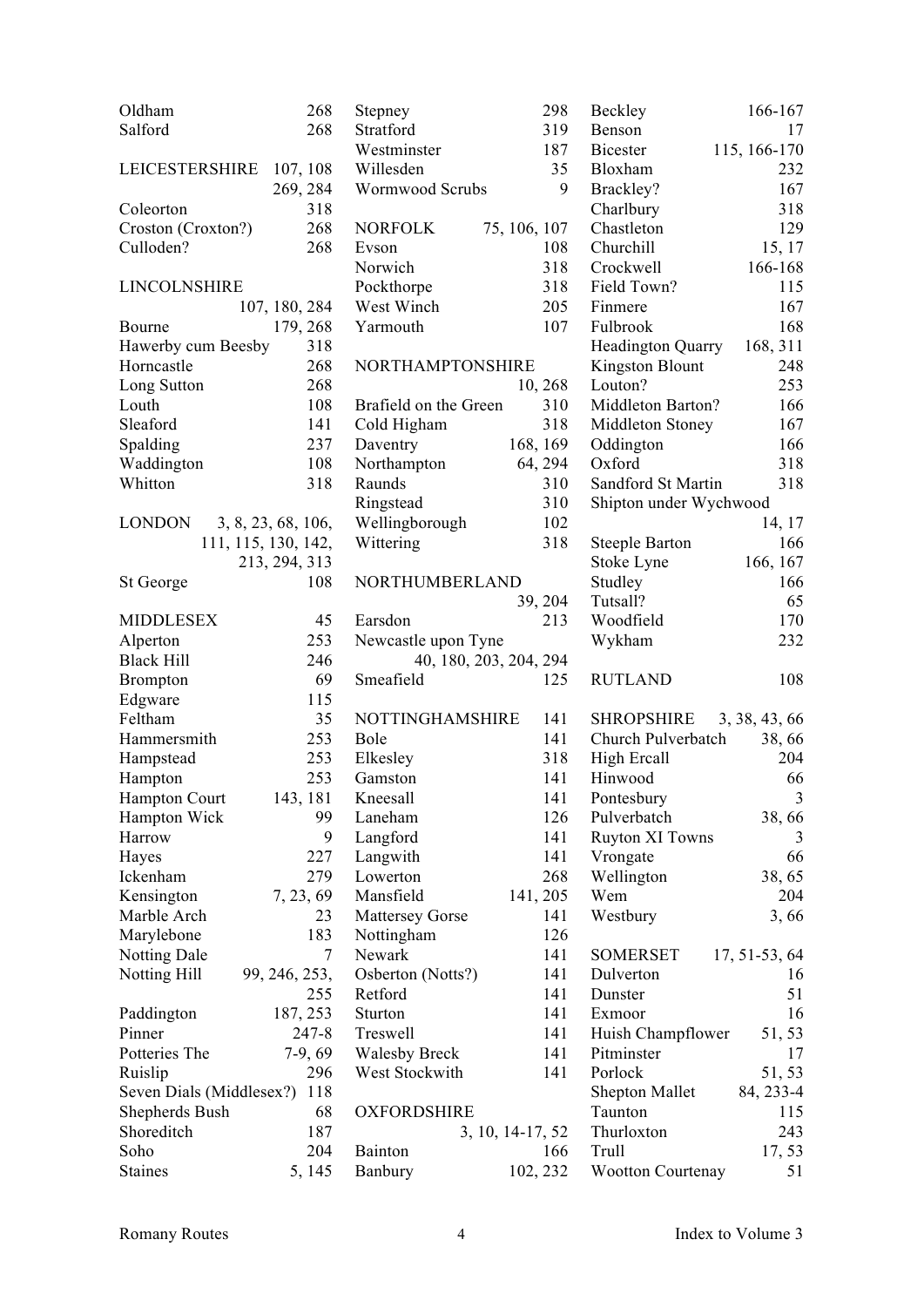| <b>STAFFORDSHIRE</b>          |                            | Bexhill                                  | 35, 208                  | Baydon/Baden                | 14, 16            |
|-------------------------------|----------------------------|------------------------------------------|--------------------------|-----------------------------|-------------------|
| Burton upon Trent             | 25                         | <b>Brighton</b>                          | 98, 145, 146, 149,       | Bottlesford                 | 291               |
| Hanley                        | 294                        |                                          | 171, 181, 184, 239, 253  | Brokenborough               | 14                |
| Newcastle                     | 40,66                      | Burgess Hill                             | 195                      | <b>Bulford</b>              | 291               |
| Stafford                      | 108                        | Burwash                                  | 195                      | Dinton                      | 274               |
|                               |                            | Burwash Weald                            | 195                      | Durrington                  | 316               |
| <b>SUFFOLK</b>                | 107, 108                   | <b>Buxted</b>                            | 318                      | Froxfield                   | 245               |
| <b>Bury</b>                   | 282                        | Cliffe (Lewes)                           | 210                      | Melksham                    | 245               |
| Combs                         | 318                        | Copthorne                                | 10                       | North Wraxall               | 291               |
| Ipswich                       | 104, 179                   | Devil's Dyke                             | 146                      | Oaksey                      | 245               |
| Kesgrave                      | 318                        | Eastbourne                               | 208                      | Pewsey                      | 84                |
| Moulton                       | 282                        | Fernhurst                                | 195                      | Stallpits                   | 15                |
| Newmarket                     | 282                        | Framfield                                | 115                      | Stonehenge                  | 143               |
| Offton                        | 104, 105                   | Frant                                    | 115, 196                 | <b>Stratton St Margaret</b> | 254               |
| Orford? (Suffolk?)            | 19                         | Glynde                                   | 195                      | Swindon                     | 99, 115           |
| Woolpit                       | 85                         | Guestling                                | 20                       | Trowbridge                  | 65                |
|                               |                            | Hailsham                                 | 208                      | Wanborough                  | 15                |
| <b>SURREY</b>                 | 20, 89, 110,               | Hastings                                 | 208, 209                 | Wilton                      | 269               |
|                               | 270, 272                   | Haywards Heath                           | 146                      | Winterbourne Stoke          | 269               |
| <b>Battersea</b>              | 144                        | Hurstpierpoint                           | 318                      |                             |                   |
| Beddington                    | 120                        | Iden                                     | 34                       | <b>WORCESTERSHIRE</b>       | 157               |
| Blackheath                    | 23                         | Lewes                                    | 210, 211, 314            | Bewdley                     | 38                |
| Camberley                     | 213                        | Littlehampton                            | 26                       | Worcester                   | 65, 108, 115, 214 |
| Camberwell                    | 227                        | Mark Cross                               | 193                      |                             |                   |
| Chobham                       | 213                        | Newhaven                                 | 193                      | <b>YORKSHIRE</b>            | 22, 31, 68,       |
| Croydon                       | 85, 115                    | Newick                                   | 112                      | 107-110, 159, 180, 190, 284 |                   |
| Dorking                       | 114                        | Peasmarsh                                | 193                      | Barnsley                    | 107               |
| Earlsfield                    | $\overline{4}$             | Petworth                                 | 129                      | Beverley                    | 107               |
| Epsom                         | 118, 184                   | Piltdown                                 | 10, 112                  | <b>Bradford</b>             | 210, 211          |
| Esher                         | 143                        | Poynings                                 | 146                      | <b>Bramham</b>              | 109               |
| Farnham                       | 70, 316, 318               | Robertsbridge                            | 34                       | Bridlington                 | 288               |
|                               | 227                        | Rudgwick                                 | 129, 274                 | <b>Boston</b>               | 109               |
| Godalming<br>Guildford        | 183, 227                   |                                          | 208                      | Clifford                    | 108               |
| Hale                          | 307                        | Rye<br>South Downs                       | 171                      | Deighton                    | 108               |
| Kempton                       | 34                         | Ticehurst                                | 34                       | East Keswick                | 108, 111          |
| Kingston                      | 211, 313, 318              | Uckfield                                 | 10, 112, 193             | Firbeck                     | 141               |
| Lambeth                       | 227                        | <b>Upper Beeding</b>                     | 195                      | Harewood                    | 108               |
| Merstham                      | 120                        | Wartling                                 | 210                      | Hawes                       | 107               |
|                               |                            |                                          | 209                      | Huddersfield                | 108               |
| Mitcham                       | 98, 120<br>98              | Washington<br>Westbourne                 | 35                       | Hull                        | 115               |
| Putney<br>Redhill             | 10                         |                                          |                          | Lee (Lee Gap)               | 179               |
|                               | 187                        | WARWICKSHIRE                             |                          | Leeds                       | 107, 115          |
| Southwark (Borough)<br>Walton |                            |                                          | 101, 115                 | Little Ouseburn             | 107               |
| Wandsworth                    | 145, 181<br>4, 35, 64, 144 | Birmingham                               | 28, 65, 115,<br>259, 318 | Roundhay                    | 107               |
| West Dulwich                  | 24                         | <b>Black Patch</b>                       | 259                      |                             |                   |
|                               | 157                        |                                          | 318                      | Scarborough<br>Scarcroft    | 288               |
| West Molesey<br>Weybridge     |                            | Clifton upon Dunsmore<br>Henley in Arden | 65                       | Seamer                      | 111<br>288        |
| Wimbledon                     | 145, 181                   |                                          | 69                       |                             |                   |
|                               | 182                        | Milverton<br>Warwick                     | 102                      | Shadwell                    | 107               |
| Woking                        | 184                        |                                          |                          | Snaith                      | 180               |
| Wrecclesham                   | 307                        |                                          |                          | Studley (Yorks?)            | 107               |
|                               |                            | WESTMORLAND                              |                          | Swinton (Yorks?)            | 108               |
| <b>SUSSEX</b>                 | 20, 117, 142, 194,         | Appleby 135, 179, 190-1, 237             |                          | Thorner                     | 107, 111          |
|                               | 214, 270, 272, 307, 313    |                                          |                          | Weeton (Yorks?)             | 108               |
| Arlington                     | 210, 211                   | <b>WILTSHIRE</b>                         | $14-16, 64$              | Woodkirk                    | 179               |
| Beckley                       | 34, 193                    | Aldbourne                                | 14                       |                             |                   |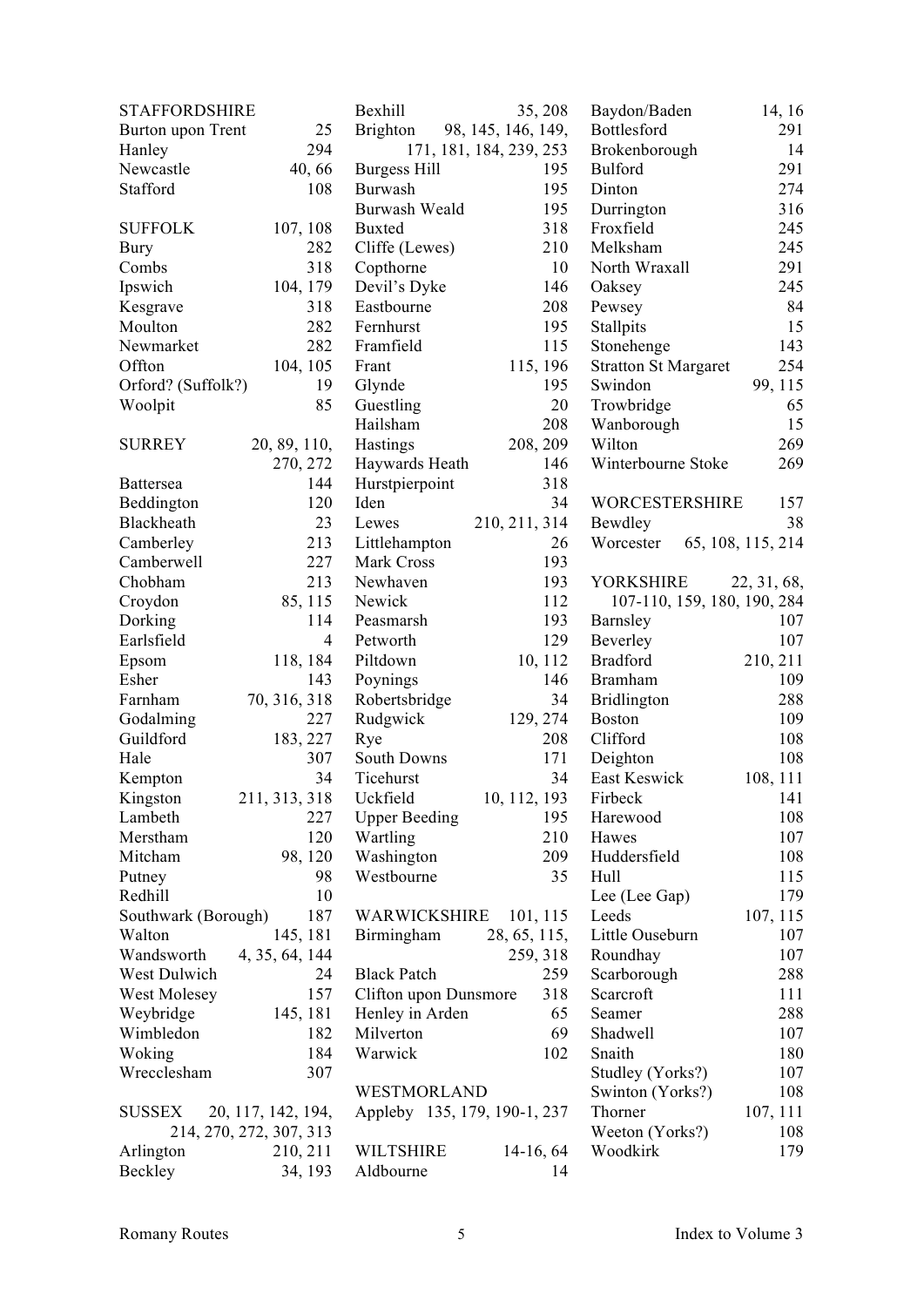| <b>EAST ANGLIA</b>     | 284                     | <b>CANADA</b>          | 105          |
|------------------------|-------------------------|------------------------|--------------|
|                        |                         | Vancouver              | 225          |
| <b>MIDLANDS</b>        | 29, 46                  |                        |              |
|                        |                         | <b>EASTERN EUROPE</b>  |              |
| <b>IRELAND</b>         | 48, 65, 108, 111,       |                        | 29, 132, 159 |
|                        | 115, 132                |                        |              |
| Cork                   | 65, 298                 | <b>FRANCE</b>          | 29           |
|                        |                         | Dunkirk                | 30, 31       |
| SCOTLAND               | 48, 49, 110,            | St Pol Sur Ternoise    | 234          |
|                        | 180, 189, 203, 218, 225 |                        |              |
| Blairgowrie            | 218                     | <b>GREECE</b>          | 79           |
| Culloden               | 30                      |                        |              |
| Dundee                 | 125                     | <b>HOLLAND</b>         | 75, 117      |
| Edinburgh              | 180                     |                        |              |
| Kirk Yetholm           | 29, 39, 40,             | <b>HUNGARY</b>         | 79           |
|                        | 123, 164, 186, 218      |                        |              |
| Powfoot                | 311                     | <b>ITALY</b>           | 36, 174      |
| Primside Mill, Yetholm | 125                     |                        |              |
|                        |                         |                        |              |
| Windhaugh              | 125                     | <b>JAPAN</b>           | 37           |
|                        |                         |                        |              |
| WALES                  | 3, 48, 65, 75, 79,      | NORTH AMERICA 132, 247 |              |
|                        | 101, 109, 130, 132,     |                        |              |
|                        | 160, 260, 261           | <b>POLAND</b>          | 29, 65?, 159 |
| Anglesey               | 75                      | Auschwitz              | 162          |
| Berriew                | 3                       |                        |              |
| <b>Buckley</b>         | 119                     | <b>ROMANIA</b>         | 79, 159      |
| Dowlais                | 101                     |                        |              |
| Dwyran                 | 75                      | <b>RUSSIA</b>          | 115          |
| Garwen?                | 75                      |                        |              |
| Holywell               | 82, 236                 | <b>SOUTH AMERICA</b>   | 132          |
| Llanddaniel            | 75                      |                        |              |
| Llanelly               | 28                      | <b>SPAIN</b>           | 114, 132     |
| Llivior                | 3                       |                        |              |
|                        | 204                     | <b>SWEDEN</b>          |              |
| Penley                 |                         |                        | 108, 110     |
| Swansea                | 101, 115                |                        |              |
| Wrexham                | 38                      | <b>USA</b>             | 44, 145, 181 |
|                        |                         | <b>Boston</b>          | 64           |
| <b>AFRICA</b>          |                         | New Jersey             | 106          |
| Isandhlwana            | 30                      | San Francisco          | 37           |
| South Africa           | 30                      |                        |              |
|                        |                         |                        |              |
| <b>ALBANIA</b>         | 159                     |                        |              |
|                        |                         |                        |              |
| <b>AUSTRALIA</b>       |                         |                        |              |
|                        | 36-38, 89, 144, 184     |                        |              |
| Bondi                  | 36                      |                        |              |
| Sydney                 | 37, 225                 |                        |              |
| New South Wales        | 36, 67                  |                        |              |
|                        |                         |                        |              |
| <b>AUSTRIA</b>         | 88                      |                        |              |
|                        |                         |                        |              |
| <b>BULGARIA</b>        | 159                     |                        |              |
| Silvania (sic)         | 75                      |                        |              |
|                        |                         |                        |              |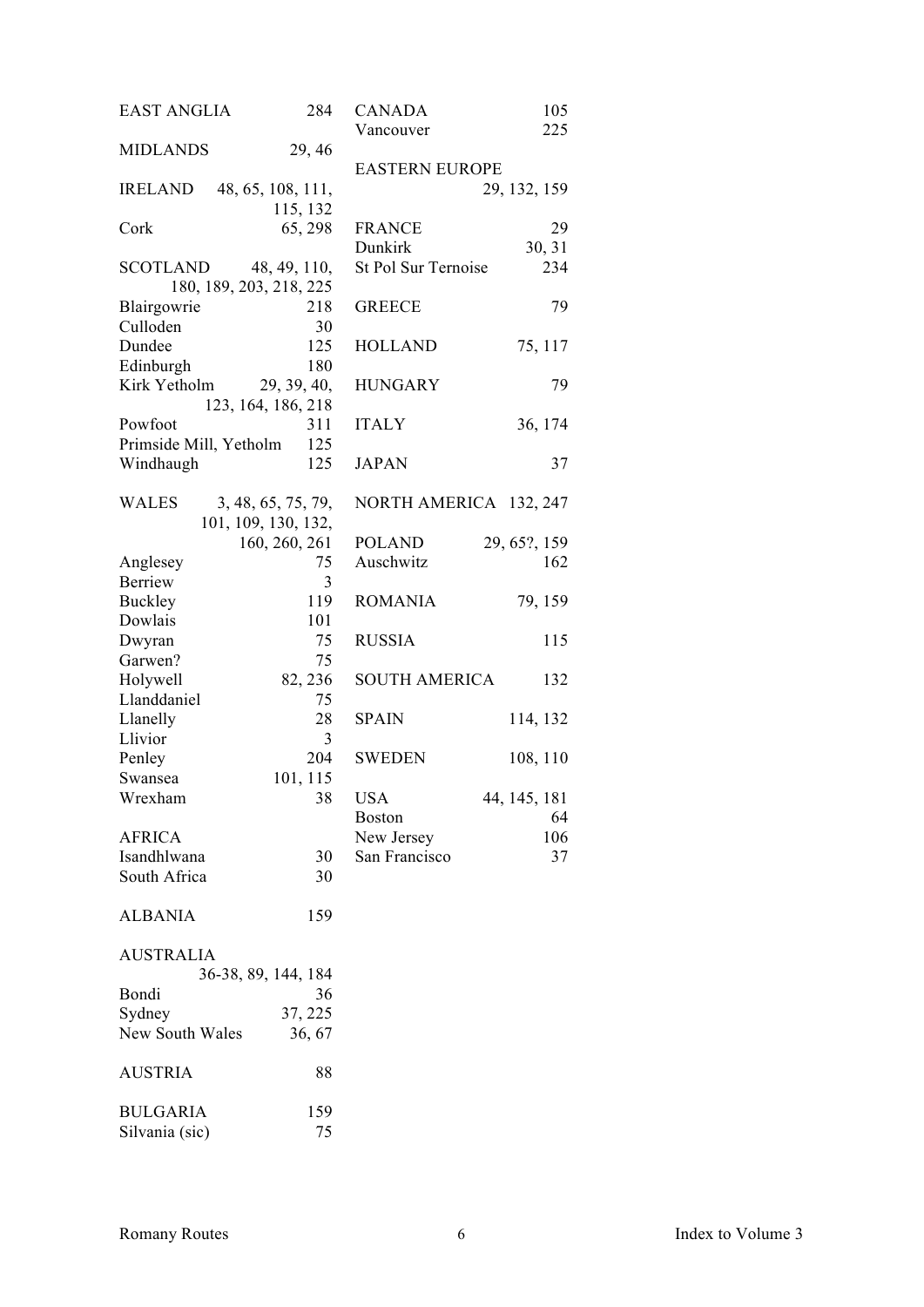#### **NAMES**

| Those marked * are not   |                | Silvia                    | 33             | <b>BARBER</b>             |                |
|--------------------------|----------------|---------------------------|----------------|---------------------------|----------------|
| Travellers               |                | Sophia                    | 34             | Amos                      | 318            |
|                          |                | William                   | 65             | Mary                      | 318            |
| <b>ABEL William</b>      | 65             | <b>ATKINS</b>             | 247            | Neptune                   | 318            |
| <b>ADAMS</b>             |                | <b>ATKINSON Henry</b>     | 65             | <b>BARNARD John</b>       | 65, 298        |
| Alfred                   | 65             | AUSTIN(S)                 |                | <b>BARNES</b>             |                |
| James                    | 65             | Joseph                    | 65             | Mary                      | 61             |
| Martha                   | 65             | Louisa                    | 65             | Jesse 'two thumbed'       | 61             |
| ADY Rev W B*             | 114            | Nehemia                   | 65             | Sally                     | 61             |
| <b>ALEXANDER</b>         |                | William                   | 65             | <b>BARNEY</b>             |                |
| Reilly                   | 65             | <b>AVERHILL Cornelius</b> | 65             | Ammoline                  | 66             |
| Thomas                   | 65             | <b>AVERY William</b>      | 215            | <b>Britannia</b>          | 66             |
| <b>ALFORD</b>            | 297            | AYRES/EYRES 149, 282, 314 |                | Joseph                    | 100            |
| <b>ALLEN</b>             |                | Alfred                    | 318            | Noah                      | 100            |
| Catharine                | 65             | Alice                     | 122            | Sonner                    | 66             |
| Charlotte                | 187            | Annie                     | 6              | Susan                     | 100            |
| Georgina                 | 198            | <b>Betty</b>              | 61             | <b>BARNSLEY Thomas</b>    | 65             |
| James                    | 198            | Billy                     | 307            | <b>BARRELL</b>            |                |
| Patsy                    | 165            | <b>Britannia</b>          | 66             | Cinderella                | $104 - 5$      |
| William                  | 65, 198        | Esther                    | 318            | David                     | $104 - 5$      |
| <b>AMER Becky</b>        | 297            | Fairnette                 | 5              | Maria                     | $104 - 5$      |
| <b>ANDERSON</b>          | $\overline{4}$ |                           | 61, 116-118    | Samuel                    | 104            |
|                          |                | Henry                     | 5              | <b>BARRETT Ellen</b>      |                |
| Amy                      | 298            | Major                     |                |                           | 65             |
| Bill                     | 298            | Mary                      | 318            | <b>BARRINGTON William</b> | 65             |
| Granny                   | 298            | Mary Ann                  | 307            | <b>BARROW Richard</b>     | 65             |
| Jim                      | 298            | May Anna                  | 318            | <b>BATEMAN</b>            |                |
| Joe                      | 298            | Millie/Milly              | 61, 116-118    | Mary                      | 96             |
| Kate                     | 298            | Paul                      | 307            | Sarah                     | 96             |
| Mary                     | 297, 298       | Samuel                    | 307, 318       | <b>BATES</b>              |                |
| Mary Ann                 | 35             | Sarah Mignonette          | 318            | Elizabeth                 | 65             |
| Matty                    | 297            | Shirley Ann               | 122            | Thomas                    | 65             |
| <b>ANDREWS Cornelius</b> | 65             | Vanus                     | 61             | <b>BATH</b>               | 113            |
| <b>ANNABLE William</b>   | 65             | <b>BACKLAND</b>           | 198            | <b>BATT</b> Henry         | 65             |
| <b>ANTILL Joseph</b>     | 65             | <b>BAGLEY</b>             |                | <b>BAULWILSON</b>         | 110            |
| <b>ARCHARD</b>           |                | Robert                    | 10             | Charles                   | 108            |
| Mary                     | 15             | Sibilline                 | 10             | <b>BAYLIS Harriet</b>     | 65             |
| William                  | 15             | <b>BAILEY</b>             | 203            | <b>BEALE</b> Rose         | 196            |
| <b>ARCHAT</b>            |                | Elizth                    | 205            | <b>BEANEY</b>             | 149            |
| Jane                     | 15             | Ellen                     | 65             | Jim                       | 297            |
| Thomas                   | 15             | John                      | 65             | <b>BEAZLEY Ellen</b>      | 65             |
| <b>ARCHER</b>            |                | <b>BAKER</b>              | $\overline{4}$ | <b>BECKETT</b>            | 45             |
| Jane                     | 15             | Emanuel                   | 298            | Joseph                    | 287            |
| Thomas                   | 15             | Lou                       | 298            | Misses*                   | 114            |
| William                  | 65             | Mary                      | 51             | <b>BECKWORTH</b>          | 298            |
| <b>ARKELL James</b>      | 65             | <b>BALL</b>               | 110            | <b>BEDFORD</b>            |                |
| <b>ARNOLD</b>            |                | Frederick                 | 269            | Ann                       | 318            |
| Alfred                   | 33, 34         | Harry                     | 257            | William                   | 318            |
| Benjamin                 | 33, 34         | Mary                      | 65             | <b>BEECH Sally</b>        | 213            |
| Charles                  | 318            | William                   | 269            | <b>BEICH</b> Sarah        | 65             |
| Diana                    | 318            | <b>BALLINGER James</b>    | 65             | <b>BELCHER Jacos</b>      | 115            |
| Frances                  | 33, 34         | <b>BAMBER OT</b>          | 19             | <b>BENNETT</b>            |                |
| Joseph                   | 318            | <b>BANDING Mary Ann</b>   | 65             | Annie                     | 3              |
| Mercy                    | 34             | <b>BANKS</b> Sarah        | 65             | Stephen                   | $\overline{3}$ |
|                          |                |                           |                |                           |                |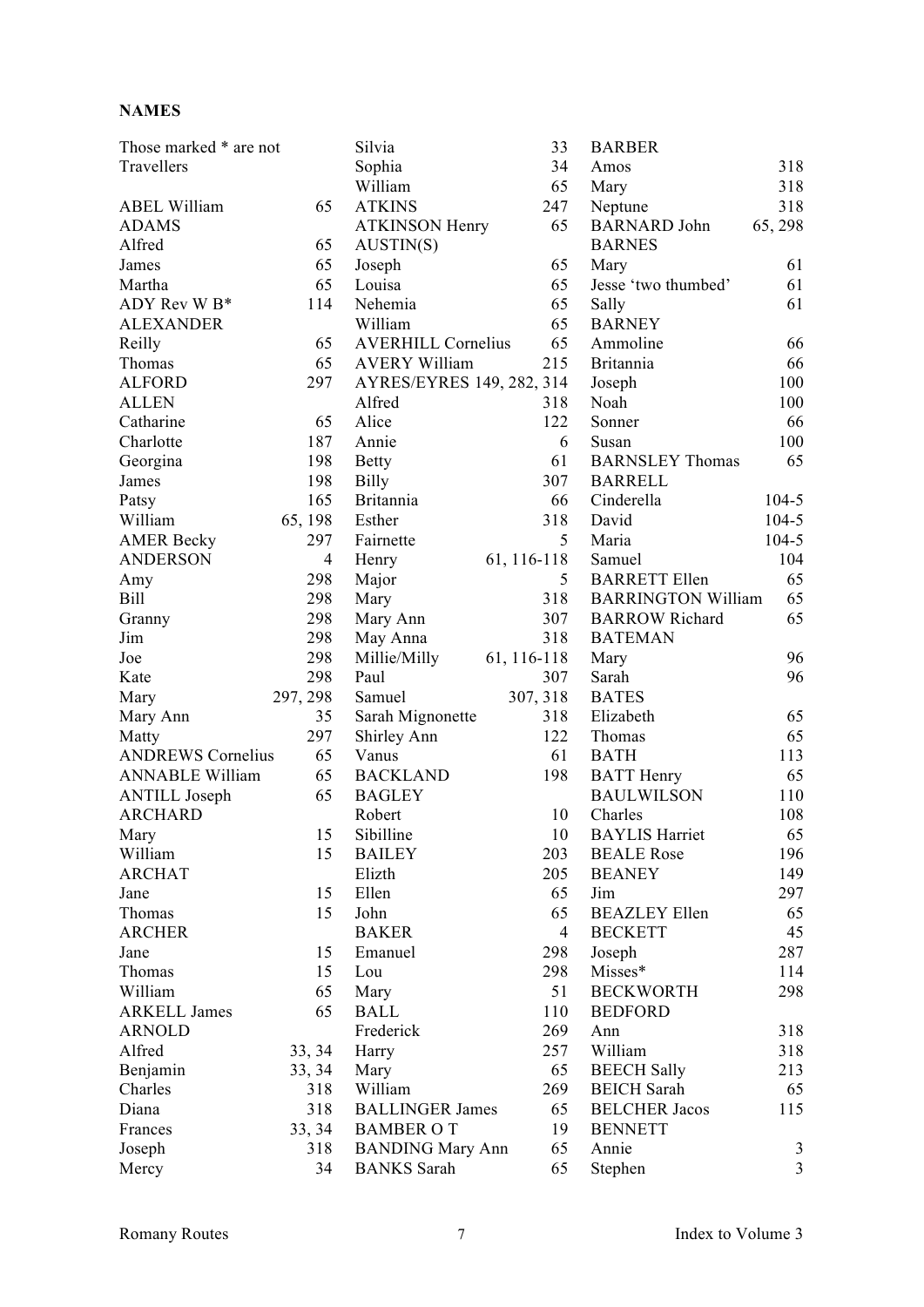| <b>BEXELL Sarah</b>   | 207                                | Eliza               | 111                     | Noah                   | 75             |
|-----------------------|------------------------------------|---------------------|-------------------------|------------------------|----------------|
| <b>BESFORD</b>        |                                    | Emperor             | 247                     | Percy                  | 298            |
| Ellen                 | 66                                 | Martha              | 110                     | Rabbi                  | 31             |
| Mary                  | 66                                 | Moses               | 111                     | Raleigh                | 85             |
| <b>BIBBY</b>          |                                    | Riley               | 69, 109                 | Riley/Ryley            | 67-69, 85,     |
| Edward                | 205                                | Robert              | 67, 69                  |                        | 141, 288       |
| George Walter         | 318                                | Sarah               | 108, 111                | Roger                  | 180            |
| John                  | 318                                | Susan               | 69                      | Sarah                  | 191, 287, 291  |
| Sarah                 | 318                                | Zuba                | 111                     | Shadrach               | 31, 109        |
| <b>BICK Elizabeth</b> | 115                                | <b>BOSTOCK</b>      | 247                     | Shadrack Isaac         | 283            |
| <b>BIDDER William</b> | 115                                | BOSVIL(L)E          |                         | Shuri                  | 67             |
| <b>BIDDLE/BIDDELL</b> |                                    | Edw                 | 232                     | Siari                  | 191            |
| James                 | 115                                | Lucy                | 232                     | Taiso                  | 109            |
| Samuel                | 294                                | Sarah               | 109, 111                | Tobias                 | 286            |
| William               | 115                                | <b>BOSWELL</b>      | 30, 79, 105,            | Trinetti               | 283            |
| <b>BILSHAW</b>        |                                    |                     | 110, 113, 133, 151,     | Walter                 | 141            |
| James                 | 115                                |                     | 160, 200, 274, 284, 312 | William                | 141, 180       |
| <b>BIRCH</b> Ann      | 115                                | Abraham             | 172                     | Winifred               | 109            |
| <b>BIRD</b>           | 215                                | Ada                 | 286                     | Zuba                   | 108, 111       |
| <b>BISHOP</b>         |                                    | Adam                | 141                     | <b>BOTTING</b>         |                |
| Rev Alfred Caesar*    | 154                                | Adelaide            | 141                     | Comfort                | 193            |
| Elizabeth             | 115                                | Alfred              | 141                     | William                | 193            |
| <b>BISSELL</b>        |                                    | Alice               | 141                     | <b>BOWDEN Abigail</b>  | 296            |
| Benjamin              | 310                                | Alma                | 287                     | <b>BOWEN</b> John      | 115            |
| Sarah Ann             | 310                                | Andrew              | 126                     | <b>BOWERS</b>          | 100, 274       |
| <b>BLACK</b>          | 152                                | Ann                 | 180                     | Elias                  | 316            |
| <b>BLADES</b>         | 189                                | <b>Black Doctor</b> | 31                      | Francis                | 316            |
| <b>BLAND</b>          |                                    | <b>Bridgey</b>      | 298                     | Goliath                | 316            |
| Ann                   | 15, 17                             | <b>Bute</b>         | 31                      | Harriet                | 316            |
| Mary                  | 294                                | Caroline            | 102                     | Priscilla              | 307            |
| Sarah                 | 294                                | Charlotte           | 67, 69, 85              |                        | 261, 316       |
|                       |                                    | Clara               | 67                      | Tryphena<br>Walker     | 316            |
| Andrew R              | BLYTH(E) 180, 203, 225, 274<br>125 | Cornation           | 291                     | William                | 316            |
| Charles               | $123 - 4$                          | Deliah              | 75                      | <b>BOWIE</b>           | 204            |
| David                 | 123                                |                     | 287                     | BOYS Sam*              |                |
|                       |                                    | Edward              |                         | BRA(D)DACK/-ICK/-OCK 3 | 179            |
| Esther<br>Ettie       | 39, 40, 123-4, 164<br>$123 - 4$    | Elijah<br>Eliza     | 141, 288<br>141         | Charlotte              | 66             |
| Helen                 | 123-4                              |                     | 227                     |                        | 66             |
| John                  | 125                                | Elizabeth           | 141                     | Mary Ann<br>Thomas     |                |
|                       |                                    | Henrietta           |                         | William                | 66             |
| Mary                  | 125, 203                           | Henry               | 141                     |                        | 66<br>115      |
| Rachel                | 125<br>40                          | Israel              | 107                     | <b>BRADLEY James</b>   |                |
| Thomas                |                                    | James               | 141, 180                | <b>BRADWICK</b>        |                |
| William               | 125, 164                           | John                | 108                     | Charlotte              | $\mathfrak{Z}$ |
| <b>BOCKMASTER</b>     | 45                                 | Joscelin            | 107, 109                | Eleanor                | $\mathfrak{Z}$ |
| <b>BOND</b>           | 45                                 | Joshua              | 107                     | Ellen                  | $\overline{3}$ |
| Harriet               | 115                                | Laurence            | 31                      | William                | $\overline{3}$ |
| <b>BOOTH</b>          | 205, 274, 283                      | Lorania             | 85                      | <b>BRAWN</b> Mary Ann  | 115            |
| Annie                 | 164                                | Lucy                | 67, 141                 | <b>BRAZIER Harry</b>   | 115            |
| <b>BOSS</b>           |                                    | Lura                | 68                      | <b>BRAZIL</b>          | 149            |
| Anselo                | 111                                | Magnus              | 141                     | Jim                    | 301            |
| Charles               | 67, 69, 111                        | Maria               | 107                     | Samuel                 | 234-5          |
| Charlotte             | 109                                | Mary                | 108, 180                | Sarah                  | 301            |
| Deloreni              | 109                                | Mehitabel           | 165                     | <b>BRETT</b> Bridget   | 115            |
| Edmund                | 110                                | Moses               | 111                     | <b>BREWER</b> Isaac    | 115            |
| Eldorai               | 110                                | Ned                 | 191, 287                | <b>BREWERS</b>         | 100            |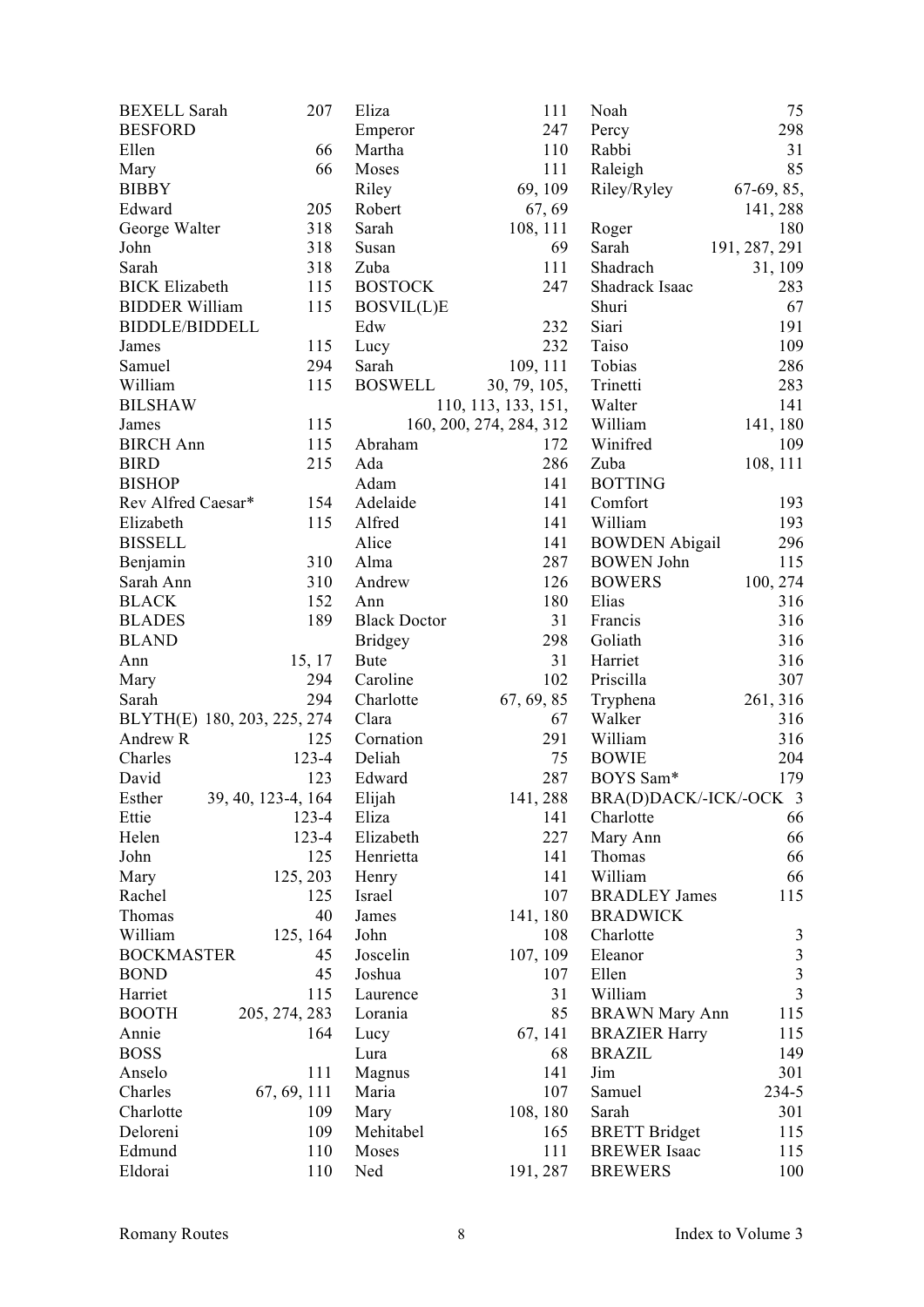| <b>BRIDGES</b>          |                | <b>BURTON</b>             | 113           | James                    | 318          |
|-------------------------|----------------|---------------------------|---------------|--------------------------|--------------|
| Caroline                | 76-78, 172     | Harry                     | 115           | Mary                     | 318          |
| Emma                    | 76             | Mary                      | 119           | <b>CLAYTON</b>           | 200          |
| James                   | 76, 78         | William                   | 119           | <b>CLEARLY William</b>   | 255          |
| James 'scarface'        | 76-78, 172     | <b>BUSTER</b>             |               | <b>CLEVEN</b>            | 189          |
| Thomas                  | 76             | Caroline                  | 207           | <b>CLOSS</b>             |              |
| <b>BRINKLEY</b>         |                | Sarah                     | 207           | Herbert                  | 105          |
| Anna                    | 297            | <b>BUTLER</b>             | 189, 274      | Maria                    | 105          |
| Eve                     | 298            | Ann                       | 207           | <b>COATES</b> Louie      | 298          |
| Flo                     | 298            | Daniel                    | 115           | <b>COIL Elizabeth</b>    | 35           |
| Freddy                  | 298            | Leanable                  | 115           | <b>COLE</b>              | 261          |
| Joby                    | 298            | Lilly*                    | 114           | James                    | 187          |
| Mary                    | 297            | Matthew                   | 115           | Harriet                  | 154          |
| Oliver                  | 297            | <b>BYERS John</b>         | 115           | Mary                     | 154          |
| Rodney                  | 298            | <b>BYRCH Ann</b>          | 115           | Tryphena                 | 316          |
| Wally                   | 297            | <b>CALLADINE</b>          | 29            | William                  | 154          |
| <b>BRITTON</b> Joseph   | 115            | Mary                      | 29            | <b>COLLINS</b>           | 189, 215     |
|                         | 117            | <b>CALVERLEY William</b>  | 130           | Ellen                    | 256          |
| <b>BROADWAY</b>         |                |                           |               |                          |              |
| BROCKINGTON Dr*         | 269            | <b>CAMFIELD</b>           | 318           | <b>COLLINS Miss K A*</b> | 24           |
| <b>BROKLAND</b>         | $\overline{4}$ | Albert                    | 196           | <b>CONNOR Elenor</b>     | 207          |
| <b>BROOKS Robert</b>    | 115            | Amy                       | 196           | <b>COOK</b>              |              |
| <b>BROWN</b>            | 115            | Aniletta                  | 196           | Elizabeth                | 309          |
| <b>BRUTON Ann</b>       | 115            | Ann                       | 196           | Ellis                    | 165          |
| <b>BUCK Kizziah</b>     | 274            | Edward                    | 196           | Emmie                    | 165          |
| BUCKLAND 113, 198, 199, |                | <b>Edward James</b>       | 196           | Gordon                   | 165          |
|                         | 215, 274       | Ellen                     | 196           | <b>COOPER</b>            | 45, 99, 113, |
| Abraham                 | 247            | George                    | 196           |                          | 274, 275     |
| Eliza                   | 148-9          | James                     | 196           | Amy                      | $313 - 4$    |
| Julia                   | 248            | Job                       | 196           | Annie                    | 258          |
| Liberty                 | 248            | Liberty                   | 196           | Anselo                   | $313 - 4$    |
| Martha                  | 247            | Louie                     | 196           | Athalia                  | 145          |
| Mr M                    | 269            | Priscilla                 | 196           | Bella                    | 313          |
| Mrs                     | 269            | Rose                      | 196           | <b>Billy</b>             | $313 - 4$    |
| Pamela                  | 115            | Sarah                     | 196           | Britannia                | 313          |
| Paradice                | 115            | Selina                    | 196           | $C A^*$                  | 114          |
| Percy Pinner            | 247-8          | Tamar                     | 44, 196 Celia |                          | 278          |
| Recrusha                | 115            | <b>CAREY</b>              | 113           | Charlotte                | 144          |
| Reni                    | 188            | CARLILE Wilson*           | 23            | Dan                      | 313          |
| Rosanna                 | 115            | <b>CARR</b>               |               | Dick                     | 313          |
| Sarah                   | 188            | Mary                      | 119           | Dookie                   | 144          |
| Sophia                  | 313            | <b>CASTLE Thomas</b>      | 100           | Eliza                    | 148-9, 181   |
| <b>BUCKLE</b> Freddy    | 213            | <b>CAVANDER Catherine</b> | 294           | Frank                    | 145          |
| <b>BUCKLER</b>          | 189            | <b>CETAWAYO</b>           | 88            | Gentilla                 | $145 - 6$    |
| <b>BUCKLEY</b>          | 189, 199, 215  | <b>CHAPELIN M</b>         | 216           | Harriet                  | 21, 100, 269 |
| <b>BULL</b>             |                | <b>CHAPMAN</b>            | 149, 298      | Harry                    | 313          |
| Frederick               | 269            | Minnie                    | 140           | Jack                     | 143-4        |
| William                 | 269            | Samuel                    | 294           | Jess(i)e                 | 100          |
| <b>BUNCE</b>            |                | CHILCOTT Sophia           | 313           | Job                      | 181          |
|                         |                |                           | 45            |                          |              |
| James                   | 188            | <b>CHILDS</b>             |               | John                     | 269          |
| Sarah                   | 188            | <b>CHIPPERFIELD</b>       | 234           | John 'Stumpy Jack'       | 21, 269      |
| <b>BUNTS</b> Louisa     | 200            | <b>CLARE</b> Catherine    | 256           | Jone                     | 15           |
| <b>BURKLEY</b>          |                | CLARK(E)                  | 45            | Joshua                   | 145          |
| <b>Bill</b>             | 298            | $T T^*$                   | 279           | Lavinia                  | 290          |
| Liza                    | 298            | <b>CLAYDON</b>            |               | Leonard                  | 145, 269     |
| <b>BURR</b> Trainette   | 300            | Fran                      | 318           | Lizzie                   | 145          |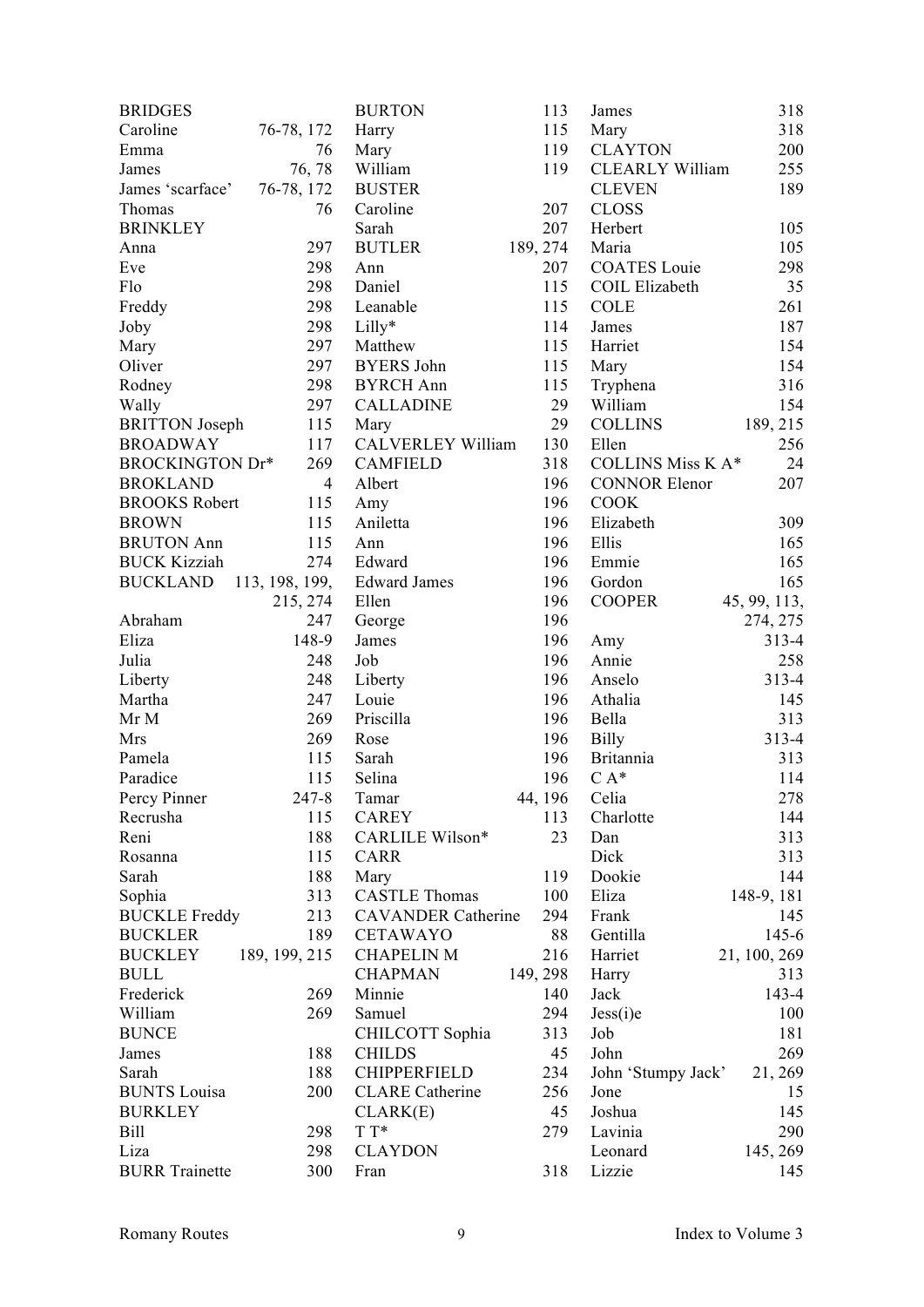| Lussha                        | 187                     | <b>DALY</b>                 | 45              | DUNN Captain*                   | 26              |
|-------------------------------|-------------------------|-----------------------------|-----------------|---------------------------------|-----------------|
| Martha                        | 269                     | <b>DARKUS Tommy</b>         | 62              | <b>EASTER Easter</b>            | 310             |
| Mary                          | 106                     | <b>DAVIES</b>               | 46              | <b>EAVES</b>                    |                 |
| Mary Ann                      | 149                     | Tudor*                      | 101             | <b>Bunter</b>                   | 297             |
| Matilda                       | 21, 100                 | DAVIS Dr*                   | 245             | Jack                            | 297             |
| Matthias                      | 269                     | <b>DAVISON</b>              |                 | <b>EDMONDS</b>                  | 247             |
| Matthias (Matty)              | 122, 128,               | Isabella                    | 318             | <b>EDWARDS</b>                  | $\mathfrak{Z}$  |
|                               | 142-149, 181-184, 313-4 | William                     | 318             | <b>ELCOCK</b>                   | 215             |
| Nehemiah                      | 100                     | <b>DAY</b>                  | 247             | <b>ELLIOTT Rodi</b>             | 109             |
| Nellie                        | 297                     | Jim                         | 100             | <b>ELLIS</b>                    |                 |
| Nelson                        | 144, 313                | Susan                       | 100             | Dick                            | 298             |
| Olive                         | 297                     | DE MARNES Danny             | 165             | Lena                            | 298             |
| Oliver                        | 144                     | <b>DEAKINS</b>              |                 | <b>ELSLEY</b>                   |                 |
| Orferus                       | 149                     | Alma                        | 318             | Selinda                         | 256             |
| Oshy                          | 297                     | Harriett                    | 318             | William                         | 256             |
| Patience                      | 142, 145, 313           | William                     | 318             | <b>EVANS</b>                    | 50, 274         |
| Penny                         | 145                     | <b>DEAR Billy</b>           | 152             | Captain F B*                    | 26              |
| Phyllis                       | 145                     | <b>DENBY Mary</b>           | 15              | George Bramwell                 | 171             |
| Polly                         | 149                     | DEVINE Ellen                | 256             | <b>EVERTON</b>                  |                 |
| Richard                       | 245                     | DICKER Captain*             | 26              | Mercy                           | 33              |
| Rhoda                         | 245                     | <b>DIGHTON</b>              | 297             | <b>FAA/FAW</b>                  | 39, 203, 284    |
| Sam                           | 142, 297, 313-4         | <b>DOBSON</b>               | 46              | Charles                         | 40              |
| Samuel                        | 258                     | <b>DOE</b>                  | 113, 116, 198   | Esther                          | 123-125, 164    |
| Sarah                         | 145                     | Jane                        | 5               | Mary                            | 180             |
| Selena                        | 181                     | <b>DONOHUE Catherine</b>    | 256             | <b>FAREY/FAIRY</b>              |                 |
| Septimus                      | 213                     | DONOVAN Norah               | 256             | Easter                          | 310             |
| Susan                         | 100                     | DOT Amy                     | 88              | Hanner                          | 310             |
| Talaitha                      | 149                     | <b>DOUGLAS</b>              | 203             | John                            | 310             |
| Thomas                        | 100                     | <b>DOWNES Tommy</b>         | 172             | <b>FAVEL</b>                    |                 |
| Tom                           | 144, 297                | <b>DRAKE</b>                |                 | George John                     | 309             |
| Vansalo                       | 182, 183                | John                        | 136             | James                           | 309             |
| Vashti                        | 245                     | Mgt                         | 136             | Jane                            | 309             |
| Wacker                        | 149                     | Martin                      | 136             | FENWICK Miss S R*               | 24              |
| <b>CORBETT</b>                |                         | <b>DRAKELEY</b>             | 46              | <b>FINNEY</b>                   | 30, 31, 63, 274 |
| Barbara                       | 297                     | <b>DRAPER</b>               | 200             | George                          | $164 - 5$       |
| Jim                           | 297                     | Annie                       | 74              | Opie                            | 50              |
| <b>CORDWELL Eliz</b>          | 274                     | <b>Bealy</b>                | 318             | <b>FISHER</b>                   | 274             |
| <b>COSIER Chas</b>            | 285                     | Darn(it)y/Darnetty/Dianetty |                 | <b>FLINN Bridget</b>            | 256             |
| <b>COULTER</b>                | 189                     |                             | 73-74, 308, 310 | <b>FLORENCE</b>                 | 30, 274         |
| <b>COWPER Jone</b>            | 15                      | Harry                       | 46              | Delilah                         | 204             |
| <b>COX</b>                    |                         | $Kis(s)$ by                 | 308, 309        | Fredrick                        | 318             |
| Jane                          | 15                      | Mary                        | 309             | George                          | 204, 318        |
| $Mr^*$                        | 255                     | Saunders                    | 318             | Lucy                            | 204, 318        |
| Sarah Ann                     | 310                     | Sibby                       | 318             | <b>FOSTER</b>                   |                 |
| <b>CROCKER</b>                |                         | Spencer                     | 308-310         | Alfred Lee                      | 309             |
| Benjamin                      | 300                     | Thomas                      | 204             | Ann Lee                         | 309             |
| <b>Britannia</b>              | 55, 172-3, 300          | Tom                         | 30              | Emily Lee                       | 309             |
| Henry                         | 54                      | William                     | 309             | Isabella Lee                    | 309             |
| Nelson                        | 54                      | <b>DUCKETT</b>              |                 | Jane Lee                        | 309             |
|                               | 300                     |                             |                 |                                 |                 |
| Trainette<br><b>CROMWELL</b>  | 45                      | Amelia<br>Richard           | 168<br>168      | FRANCIS John<br><b>FRANKHAM</b> | 168<br>198      |
|                               | 45                      | <b>DUFFY</b>                |                 | FREMANTEL Rev W A* 114          |                 |
| <b>CROOK</b><br><b>CURTIS</b> |                         |                             |                 | <b>FRENCH</b>                   |                 |
|                               |                         | John James                  | 165             |                                 |                 |
| John                          | 119                     | Lilian                      | 165             | Albert                          | 33, 34          |
| Mary                          | 119                     | DUKELOW Captain*            | 26              | Edward                          | 33, 34          |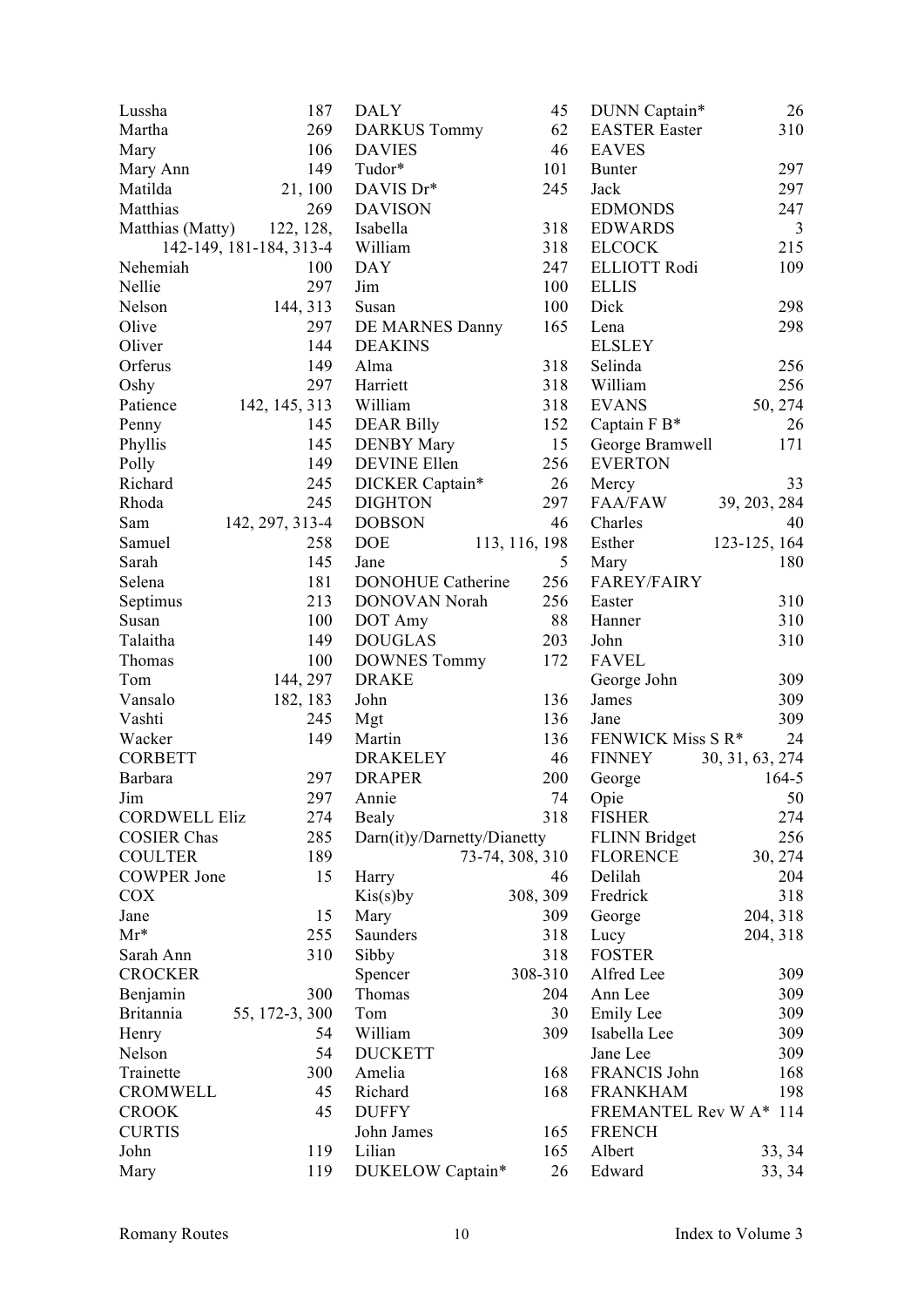| Filisa                        | 33         | <b>GOLDSMITH</b>      | $\overline{4}$ | <b>GREENSTREET</b>           |                 |
|-------------------------------|------------|-----------------------|----------------|------------------------------|-----------------|
| Philie                        | 34         | Maud Alice            | 35             | <b>Brittania</b>             | 21              |
| Phoebe                        | 33, 34     | <b>GOMM</b>           |                | Edwin                        | 21              |
| William                       | 34         | Charles Henry         | 85             | <b>GRIGGS</b>                | 84              |
| <b>FULTON</b>                 |            | Kathleen              | 85             | James                        | 115             |
| Henry                         | 251        | <b>GOODMAN</b>        |                | <b>GRITT</b> Amelia          | 207, 211        |
| William                       | 251        | Edwin/Edward Thomas   | 10             | <b>GROTE</b>                 |                 |
| GARD(E)NER                    | 274        | Reservoir             | 10             | Alice                        | 251             |
| Blacky                        | 298        | <b>GOODWIN</b>        | 46             | Moses                        | 251             |
| <b>GARRATT</b> Esther         | 73, 310    | GOSS                  | 35             | <b>GROSVENOR Lady Arthur</b> |                 |
| <b>GARWOOD</b>                | 198        | Joe                   | 64             |                              | $164 - 5$       |
| <b>GASKIN Harriet Wallser</b> | 185        | <b>GOSTLOW</b>        |                | <b>GUESS</b>                 | 35, 45          |
| GASS                          | 35         | Queenation            | 169            | <b>GUEST</b>                 | 35              |
| <b>GASTELOW William</b>       | 167        | William               | 169            | <b>GUMBLE</b>                |                 |
| <b>GEES</b>                   | 35         | <b>GOULDING James</b> | 19             | Herbert                      | 297             |
| <b>GESS</b>                   | 89         | <b>GRACE Martha</b>   | 169            | Mary                         | 297             |
| Alfred                        | 35         | <b>GRAY/GREY</b>      | 312            | <b>HALLIDAY</b>              | 110             |
| Amy                           | 130        | Angelina              | 268            | William                      | 108             |
| Arabella                      | 35         | Ann                   | 119            | <b>HAMMOND</b>               |                 |
| Charlotte                     | 35, 64     | Annie                 | 268            | Charlotte                    | 67, 69, 85, 109 |
| Elizabeth                     | 35         | Benjamin              | 268            | <b>HANCOCK</b>               |                 |
| Harriett                      | 35         | Bethany               | 318            | Lydia                        | 20              |
|                               | 35         | Charley               | 141            | Rose                         | 20              |
| Henry<br>John                 | 35         | Eliza                 | 109, 268       | <b>HANNEFORD</b>             |                 |
|                               | 35         | Elvaira               | 109            | Elizabeth                    | 86              |
| Joseph<br>Mark                |            |                       | 297            |                              | 87              |
|                               | 35, 45, 64 | Emily                 |                | Nana                         |                 |
| Mary Ann                      | 35         | Filliday              | 268            | Ned                          | 86              |
| Maud Alice                    | 35         | James                 | 318            | Poodles                      | 86              |
| Priscilla                     | 35         | Johnny                | 297            | <b>HANSON</b> Denny          | 298             |
| Sara Arabella                 | 35         | Lizzie                | 297            | HARBOTTLE Ada J B*           | 197             |
| William                       | 35         | Mary                  | 268            | <b>HARDING</b>               | 110             |
| <b>GIBBEN</b>                 | 111        | Peter                 | 299            | <b>HARDY</b>                 | 110             |
| Ellison                       | 108        | Richard               | 268            | Caroline                     | 108             |
| John                          | 108        | Righteous             | 318            | Charles                      | 294             |
| Prichard                      | 108        | Sarah                 | 299            | Francis                      | 108             |
| <b>GIBSON</b>                 | 203        | Snow E                | 268            | Frank                        | 108             |
| Dorothy                       | 204        | Theodosia             | 318            | Maggie                       | 294             |
| Septimus                      | 204        | William               | 119, 268       | Samuel                       | 108             |
| Taylor                        | 204        | Willy                 | 297            | William                      | 294             |
| <b>GILBERT Kathleen</b>       | 85         | <b>GREEN</b>          |                | <b>HARRIS</b>                | 45              |
| <b>GILES</b>                  |            | Amy Hilda             | 316            | Aaron                        | 318             |
| Alf                           | 116        | Charles               | 261, 316       | Elizabeth                    | 318             |
| Elvie                         | 297        | Charlotte             | 316            | George                       | 115             |
| Mark                          | 297        | Emily                 | 316            | Reuben                       | 112             |
| Mary                          | 297        | Eva Augusta           | 316            | Sarah                        | 318             |
| <b>GILLAM Reuben</b>          | 38         | Giles                 | 316            | <b>HARRISON</b>              | 203             |
| <b>GILLESPIE</b>              | 204        | Harriet               | 316            | <b>HARVEY</b>                |                 |
| <b>GODDARD</b>                |            | Mary Esther           | 316            | $Mrs*$                       | 198             |
| Amelia                        | 130, 216-7 | Sally                 | 61             | William*                     | 197             |
| Eliza                         | 216        | Selina                | 316            | <b>HATHAWAY</b>              | 45              |
| <b>GOLBY</b>                  |            | Thomas                | 316            | <b>HAYES</b>                 | 45              |
| Mannie                        | 61         | Tryphena              | 261, 316       | <b>HAYWARD</b>               | 45              |
| <b>GOLDING</b>                |            | Unity                 | 316            | HE(A)RN(E)                   | 4, 7, 200, 246  |
| Albert                        | 298        | Walker Robinson       | 316            | Abigail                      | 296             |
| Grace                         | 298        | GREENAWAY John*       | 204            | Benjamin                     | 255-6           |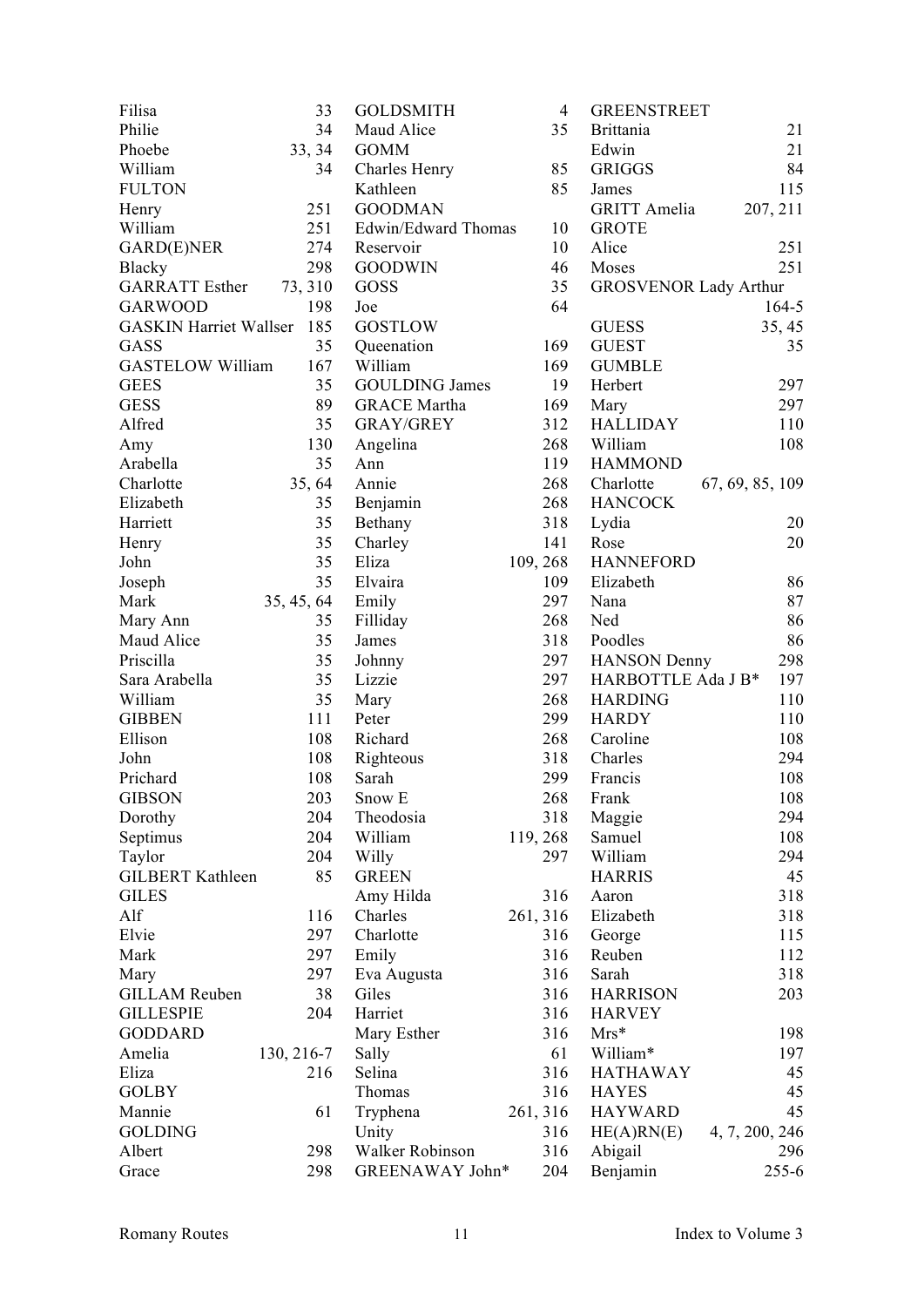| Centine          | 256                | Mary                 | 120                 | John                  | 203             |
|------------------|--------------------|----------------------|---------------------|-----------------------|-----------------|
| Elizabeth        | 227                | Ro                   | 120                 | Mary                  | 203             |
| John             | 256                | Thomas               | 120                 | William               | 203             |
| Leander          | 296                | Wi                   | 120                 | <b>HUTCHING</b>       | 45              |
| Lucy             | 232, 296           | <b>HILDEN Britty</b> | 298                 | <b>IRISH</b>          | 45              |
| Lunia            | 256                | HILL(S)              |                     | ISAAC(S)              | 214             |
| Mark             | 9,296              | Rebecca              | 20                  | Aniletta              | 196             |
| Nellie           | 279                | HILTON/HYLTON        | 247                 | James                 | 196             |
| Robert           | 227                | Alana                | 165                 | Louie                 | 196             |
| Thomas           | 8                  | Amar                 | 165                 | Sam                   | 172             |
| William          | 215                | Belle                | 165                 | <b>JACKSON</b>        |                 |
| HEATON Captain*  | 26                 | Bernard              | 165                 | Ann                   | 180             |
| HEELAS A H G*    | 197                | <b>HITCHCOCK</b>     |                     | Bishop*               | 23              |
| <b>HERON</b>     | 50, 79, 113, 151,  | Annie                | 298                 | Izare                 | 297             |
|                  | 180, 200, 274, 312 | Bertha               | 298                 | <b>JAMES</b>          | 4, 63, 205, 247 |
| Ark              | 109                | <b>HOADLEY</b>       | 318                 |                       | 274, 284        |
| Arkless          | 109                | James                | 196                 | Arthur                | 164             |
| Bernard          | 109                | Sarah                | 196                 | <b>Brittannia</b>     | 21              |
| <b>Byron</b>     | 109                | <b>HOLLAND</b>       |                     | Edward                | 314             |
| Deloreni         | 109                | John                 | 318                 | John                  | 196             |
| Eliza            | 109                | Mary Ann             | 21                  | Mary                  | 29              |
| Elvaira          | 109                | Patience             | 318                 | Mary Ann              | 21              |
| Emperor          | 109                | <b>HOMES</b>         |                     | Noah                  | 196             |
| Esau             | 109                | Elizabeth            | 96                  | Phoebe                | 313             |
| Francis          | 109                | William              | 96                  | Samuel                | 251             |
|                  | 109                |                      | 256                 |                       |                 |
| Hercules         |                    | <b>HOWARD Ann</b>    |                     | Sarah                 | 15, 17          |
| Lureni           | 109                | <b>HUDSON</b>        |                     | Selina                | 196             |
| Ma               | 203                | John                 | 227                 | Thomas                | 21              |
| Methuwelah       | 318                | Joseph               | 227                 | William               | 251             |
| Miller           | 109                | Mary                 | 227                 | Victoria              | 251             |
| Noah             | 109                | Sabra                | 227                 | <b>JEFFERIES</b>      |                 |
| Oli              | 109                | <b>HUGHES</b>        | 4, 98, 99, 149, 181 | Ray                   | 297             |
| Perun            | 109                | Amy                  | 298                 | Sarah                 | 297             |
| Reynolds         | 110                | Celia                | 278                 | <b>JEFFREY</b>        | 215             |
| Richard          | 109                | Charlotte            | 3                   | <b>JENKINS J</b>      | 19              |
| Robert/Bobby     | 109, 203           | Eli                  | 21                  | <b>JERVIS</b>         | 46              |
| Rodi             | 109                | Frederick            | 84                  | <b>JESS</b>           | 35              |
| Sarah            | 109                | Harriet              | 21, 269             | <b>JINKS Bella</b>    | 298             |
| Traynit          | 109                | Henry                | 269                 | <b>JOHN</b>           |                 |
| Treeline         | 50                 | James                | 84                  | Darker                | 318             |
| William          | 109                | John                 | $70-1, 269$         | Mary                  | 318             |
| Winifred         | 109                | Leonard              | 269                 | William               | 318             |
| <b>HESLOP</b>    | 203, 311           | Martha               | 269                 | <b>JOHNSON</b> Minnie | 297             |
| <b>HEWETT</b>    | 45                 | Matthias             | 269                 | <b>JOLLEY</b>         |                 |
| <b>HICKERING</b> |                    | Mick                 | 298                 | Abraham               | 119             |
| Jane             | 310                | Oceon                | 248-9               | Ann                   | 119             |
| John             | 310                | Sarah                | 269                 | John                  | 119             |
| Susana Jane      | 310                | Selena               | 181                 | Sarah                 | 119             |
| <b>HICKMAN</b>   | 46                 | Silas                | 269                 | <b>JONES</b>          | 4, 50, 274      |
| <b>HIGGS</b>     |                    | Sophia               | 269                 | Elizabeth             | 189             |
| Eliz             | 120                | <b>HUNT</b>          | 215                 | Solomon               | 187             |
| Geo              | 120                | Christiana           | 14, 16, 17,         | Tom                   | 298             |
| He               | 120                |                      | 51, 53, 55          | Wm                    | 285             |
| Jo               | 120                | <b>HURST</b>         |                     | <b>KARLOFF Boris</b>  | 215             |
| Jos              | 120                | Eleanor              | 203                 | <b>KEATE</b> Frances  | 20              |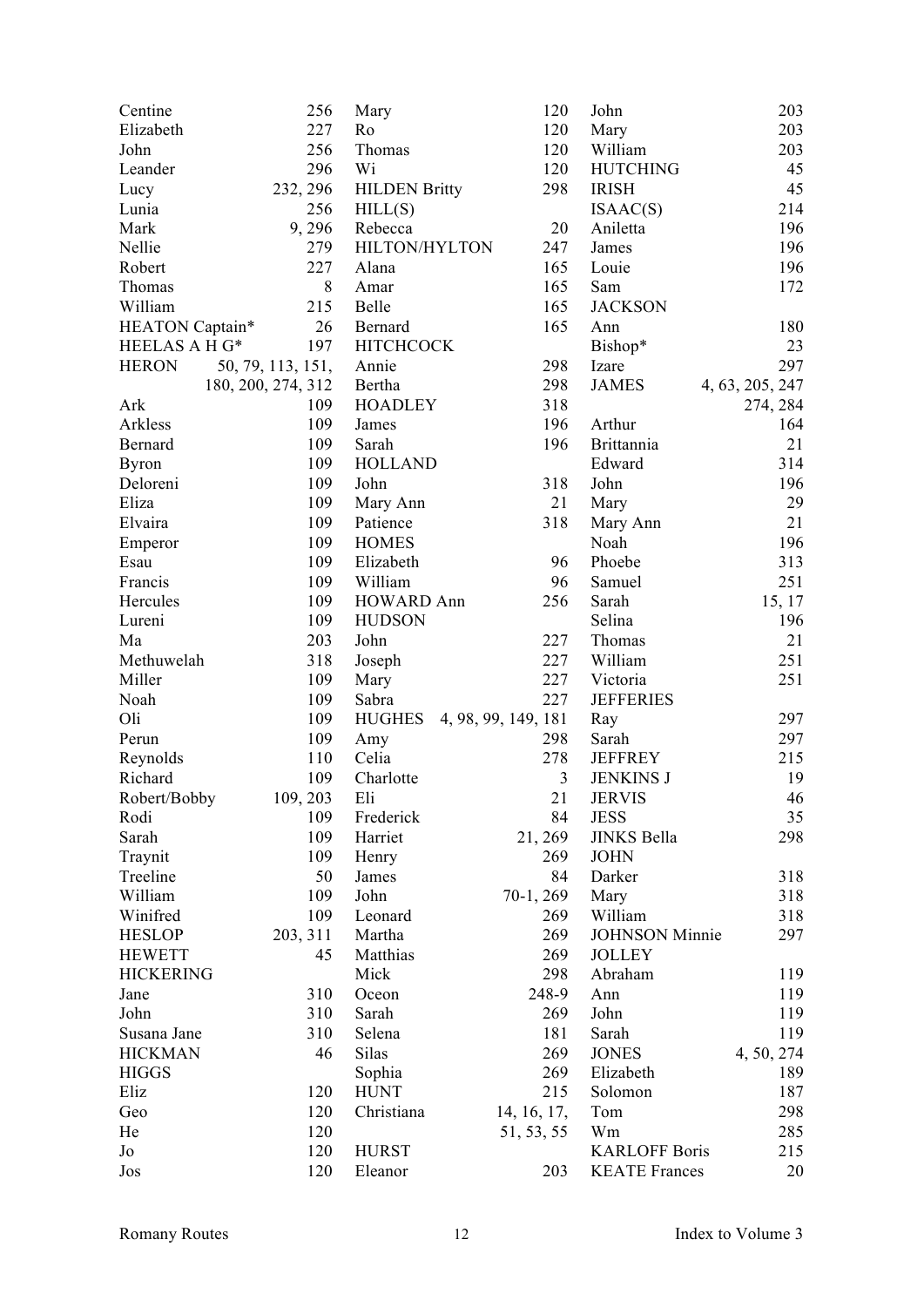| <b>KEET</b>              | 99             | Charlotte        | $255 - 6$            | Talaitha              | 149                   |
|--------------------------|----------------|------------------|----------------------|-----------------------|-----------------------|
| Abraham                  | 20, 21         | Comfort          | $255 - 6$            | Thomas                | 100, 200              |
| Albert                   | 20             | Fanny            | 255                  | Yuni                  | 313                   |
| <b>Brittannia</b>        | 20, 21         | Samuel           | $255 - 6$            | Zachariah             | 67, 187, 318          |
| David                    | 20             | Selina           | 256                  | <b>LEECH</b>          | 247                   |
| Elsie Annie              | 20             | <b>LEE</b>       | 29, 63, 79, 97, 133, | <b>LEES</b>           | 29                    |
| Flora                    | 20             |                  | 153, 160, 200, 214,  | <b>LEVERIDGE</b>      |                       |
| Frances                  | 20             |                  | 274-5, 308, 312      | Cornelius             | 167                   |
| Harriet                  | 20, 32         | Ann              | 309                  | Elizabeth             | 167                   |
| Henry                    | 20, 21         | Annie            | 205                  | Sofie                 | 167                   |
| Keziah                   | 20             | Arthur           | 313                  | LIGHT/LITE            |                       |
| Laura                    | 21             | <b>Betty</b>     | 100                  | Adam                  | 209                   |
| Lydia                    | 20             | <b>Billy</b>     | 297                  | Samson                | 100                   |
| Matilda                  | 21             | Charity          | 38, 152              | Sarah                 | 209                   |
| Matthew                  | 20             | Charlotte        | 144                  | <b>LILLEY Henry</b>   | 253                   |
| Pheby                    | 20             | Cinnamintee      | 311                  | <b>LINES</b>          | 198                   |
| Robert                   | 21             | Diana            | 187                  | <b>LITTLE</b>         | 45                    |
| Rosanna                  | 21             | Dilarifa         | 66                   | LOCK(E)               |                       |
| Solomon                  | 20             | Edingal          | 66                   |                       | 30, 79, 200, 205, 274 |
| Thomas                   | 20             | Eli              | 309                  | Adiah                 | 75                    |
| William                  | 21             | Elijah           | 253                  | <b>Buzzey</b>         | 75                    |
| <b>KEITH</b> Joseph      | 214-5          | Eliza            | 148-9, 181           | Charles Vivian Delmor | 75                    |
| <b>KENNEY</b>            | 314            | Elizabeth        | 309                  | Dorah                 | 75                    |
| KENWARD John*            | 112            | Ellen            | 253                  | Douval                | 75                    |
| <b>KERR</b>              | 203            | Elvie            | 298                  | Ellen                 | 75                    |
| <b>KILRAIN Jack</b>      | 88             |                  | 66                   |                       | 75                    |
|                          | $\overline{4}$ | Exemphany        |                      | Ezzmerelda            |                       |
| <b>KING</b>              |                | Genti            | 313                  | Fenieman              | 75                    |
| Anne                     | 214            | George           | 309                  | Herbert               | 75<br>75              |
| Jane                     | 310            | Georgina         | 313                  | Izier                 |                       |
| John                     | 214, 310       | Herbert          | 205                  | Jack                  | 75                    |
| Margaret                 | 256            | Hopeful Faithful | 38                   | Jim                   | 75                    |
| Rose                     | 318            | Ithal            | 145                  | Knight                | 148                   |
| Sarah                    | 299            | Jacob            | 275                  | Myrick                | 189                   |
| Susana Jane              | 310            | Jack             | 298                  | Nell                  | 75                    |
| <b>KNIGHT</b>            |                | Joe              | 298                  | Noah                  | 75                    |
| Henry                    | 255            | John             | 187, 253             | Percy                 | 75                    |
| Selina Maria             | 256            | Joseph           | $152 - 3$            | Rabie                 | 75                    |
| LAMB                     | $\overline{4}$ | Lateshopper      | 50                   | <b>LOCKLEY</b>        | 274                   |
| LANE                     |                | Lettuce          | 318                  | <b>LORREKER</b>       | 29                    |
| A Lionel*                | 197            | Major            | 67                   | LOVELL                | 113, 260, 274, 312    |
| Mary Ann                 | 207            | Mansfield        | 187                  | <b>Betsey</b>         | 187                   |
| <b>LANEY</b> Isaac       | 116            | Martha           | 298                  | Corrie                | 187                   |
| LANGRIDGE Captain* 24-26 |                | Mary Ann         | 297, 309             | James                 | 187                   |
| <b>LARK</b> Elizabeth    | 119            | Nathan           | 318                  | John                  | 187                   |
| <b>LARKSON</b>           |                | Penerley         | 38                   | Joseph                | 187                   |
| Elizabeth                | 119            | Pol              | 146                  | Ruth                  | 318                   |
| Thomas                   | 119            | PC*              | 197-8                | Solomon               | 187                   |
| <b>LAURENCE</b>          |                | Rhode            | 66                   | Thomas                | 187                   |
| John                     | 169            | Ria              | 297                  | Truffeni              | 143                   |
| Rosina                   | 169            | Robert           | 66                   | Uriah                 | 187                   |
| William                  | 169            | Richard          | 66                   | William               | 187                   |
| <b>LAZONE Jim</b>        | 297            | Sal              | 297                  | LOVERIDGE/LOVERAGE    |                       |
| <b>LEA</b> Gypsy         | 111            | Sam              | 297                  |                       | 113, 274, 312         |
| <b>LEATHERLAND</b>       |                | Samuel           | 114                  | Albert                | 169                   |
| Alice                    | 256            | Sarah            | 253                  | Alethea               | 167                   |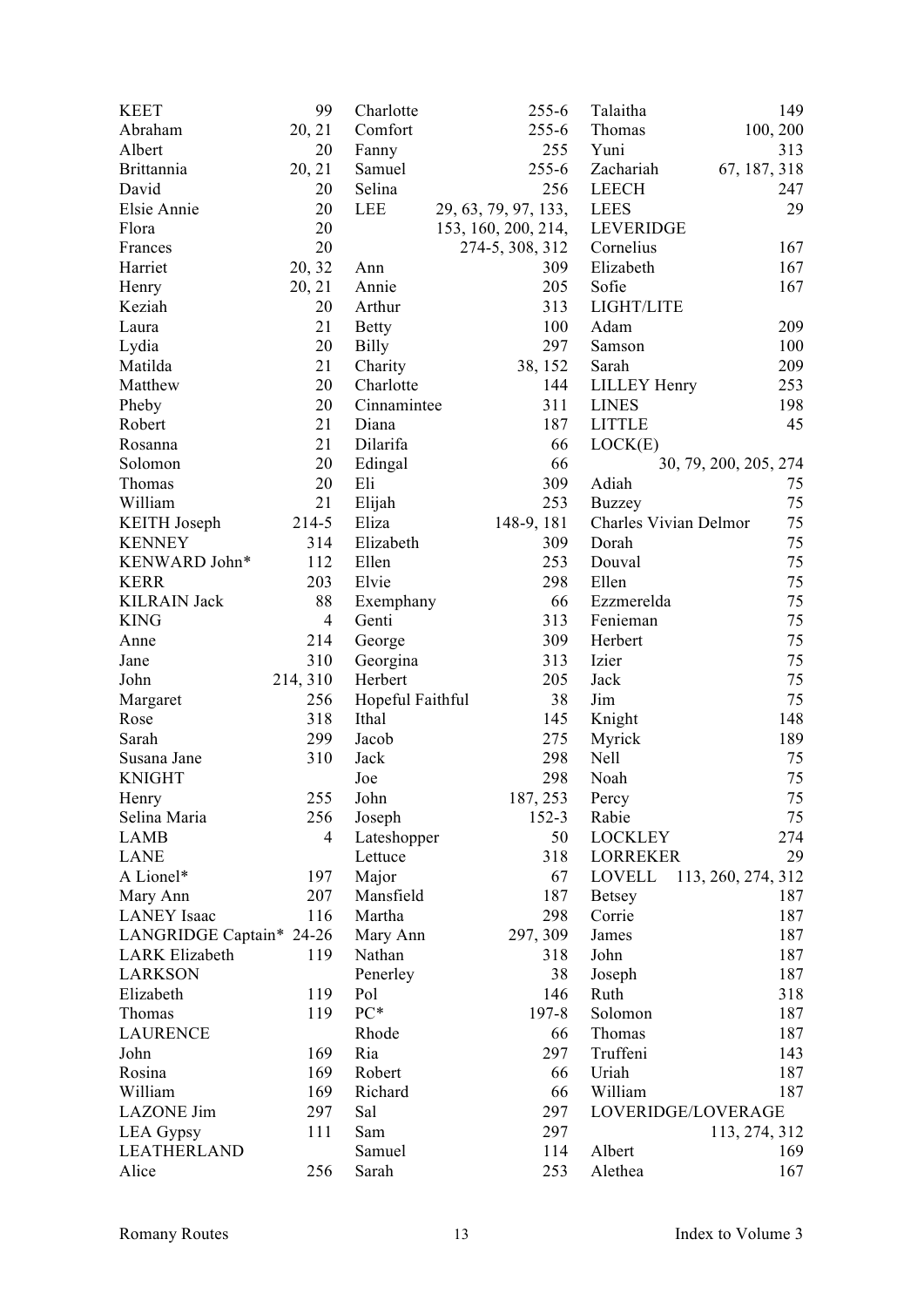| Amelia                   | 168              | <b>LUDDINGTON Mary</b>     | 119            | Mary                              | 318          |
|--------------------------|------------------|----------------------------|----------------|-----------------------------------|--------------|
| Angelina                 | 19               | McCLEAN                    |                | Maude                             | 297          |
| Ann Selina               | 167              | Benjamin                   | 298            | MORRIS/MORRICE                    |              |
| Bert                     | 297              | Catherine                  | 298            | Deborah                           | 207          |
| <b>Betsy</b>             | 297              | Ruth                       | 298            | James                             | 309          |
| Carolina                 | 19               | <b>MACE</b>                | 79             | <b>MOSELEY Violet Edith</b>       | 73           |
| Caroline                 | 102              | Jem                        | 88             | <b>MUCKIN</b>                     | 310          |
| Charlotte                | 168, 169         | MacKIN                     | 310            | MURPHY Jeremiah                   | 256          |
| Clementina               | 166, 168         | McCREERY Paddy             | 298            | <b>MURRAY</b>                     | 45           |
| Cornelius                | 19, 102, 166-170 | <b>MAHONEY Margaret</b>    | 256            | <b>NEWLAND</b>                    |              |
| Delafee/Deleafy/Delathey |                  | MALLA Ceferino Jiminez 114 |                | Albert                            | 301          |
|                          | 166-170          | <b>MANDERS</b>             | 247            | Sarah                             | 301          |
| Dick                     | 102              | <b>MANITO</b> Joyce        | 165            | NICHOL(L)S                        | 6            |
| Dives                    | 309              | <b>MANLEY</b>              |                | <b>Bill</b>                       | 297          |
| Elizabeth                | 166-8            | John                       | 173, 267       | Nell                              | 297          |
| Emily                    | 102, 168-9       | Sophie                     | 173, 267-8     | Nigger                            | 297          |
| Emma                     | 19               | <b>MANNING</b> Sarah       | 119            | <b>NICHOLSON</b>                  | 6            |
| Emmanual                 | 169              | <b>MANSER James</b>        | 256            | <b>NORTON Michael</b>             | 38           |
| George                   | 168-9, 297       | <b>MANTEL</b>              |                | NURDING Sarah*                    | 197          |
| Georgiana/o              | 166-8            | John                       | 297            | <b>ODOGERTY</b>                   |              |
| Henrietta                | 19               | Liz                        | 297            | James                             | 309          |
| Hezekiah                 | 102              | <b>MAPP</b> Mrs            | 118            | Sarah                             | 309          |
| Iyot                     | 297              | <b>MARKS</b>               | $\overline{4}$ | OGRATA WEBB Mr*                   | 114          |
| James                    | 166-70           | MARSHALL                   | 204, 274       | ORCHARD                           |              |
| Jane                     | 167              | <b>MARTIN</b>              |                | Abel                              | 17           |
| Jesse                    | 169              | Edward                     | 187            | Abraham                           | 15, 17       |
| John                     | 309              | Ellen                      | 196            | Affiance                          | 51           |
| 'King'                   | 259              | Phillip                    | 196            | Ann(e)                            | 14-17, 52    |
| Lafey                    | 168              | Samuel                     | 187            | Bathia                            | 15           |
| Lemantina                | 167              | William                    | 196            | Benjamin                          | 55, 249      |
| Louia                    | 169              | <b>MASON</b>               |                | Bertha                            | 15           |
| Maria                    | 168-70           | Charles                    | 179            | <b>Betsy</b>                      | 52, 248-9    |
| Marion                   | 168              | Stanley                    | 165            | 16, 55, 172-3, 249<br>Brittannia  |              |
| Mary                     | 167, 254         | MASTER John                | 168            | 267-8, 300, 311                   |              |
| Mary Ann                 | 167              | MAT(T)HEWS                 | 145            | Caroline 17, 55, 268, 300, 311    |              |
| Miziellia                | 198              | Edward                     | 318            | 51, 53, 55, 195,<br>Charlotte     |              |
| Naomi                    | 309              | Elizabeth                  | 318            |                                   | 249, 300     |
| Nelly                    | 169              | John                       | 318            | 14, 16, 17, 51, 53,<br>Christiana |              |
| Queen Asiony             | 166              | <b>MAYNARD</b> Harriet     | 207            |                                   | 55, 300      |
| Queenesa                 | 167              | <b>MEADS</b> Elizabeth     | 204            | Delaiah                           | 249          |
| Rosa                     | 168              | MELROSE Arabella           | 35             | Dezaiah                           | 300          |
| Rosan(n)a                | 166, 168         | MESSENGER Mary*            | 100            | Edward<br>14-17, 51-53, 55        |              |
| Rosane                   | 166              | <b>MIDGLEY</b>             | 108, 110       | Edwin<br>17, 51, 55, 96, 248-9,   |              |
| Rose                     | 166              | <b>MILES</b>               |                | 268, 300, 311                     |              |
| Rosena                   | 169              | Emily                      | 297            | Elizabeth                         | 55, 96       |
| Ruth                     | 198              | Jack                       | 297            | Emily                             | 53           |
| Sabina                   | 198              | Nancy                      | 297            | Fiance                            | 249          |
| Salthera                 | 167              | MILLER/-AR                 | 204            | George                            | 17, 249      |
| Sarah                    | 19               | Anne                       | 44             | Harriet                           | 55, 249, 300 |
| Susan                    | 19               | Charles                    | 196            | 14, 51, 249, 300<br>Henry         |              |
| Thomas                   | 101-3, 166-9     | Joseph                     | 196            | 14, 16, 55, 249, 300<br>James     |              |
| Tranet                   | 254              | Maud                       | 44             | Jim<br>172-3, 267, 311            |              |
| Trupphina                | 19               | Tamar                      | 44, 196        | Job                               | 51           |
| William                  | 254              | <b>MILLS</b>               |                | John<br>14-17, 51, 53             |              |
| <b>LOWTHER</b>           | 274              | Cornelius                  | 297            | Joseph<br>14, 15, 17, 55          |              |
|                          |                  |                            |                |                                   |              |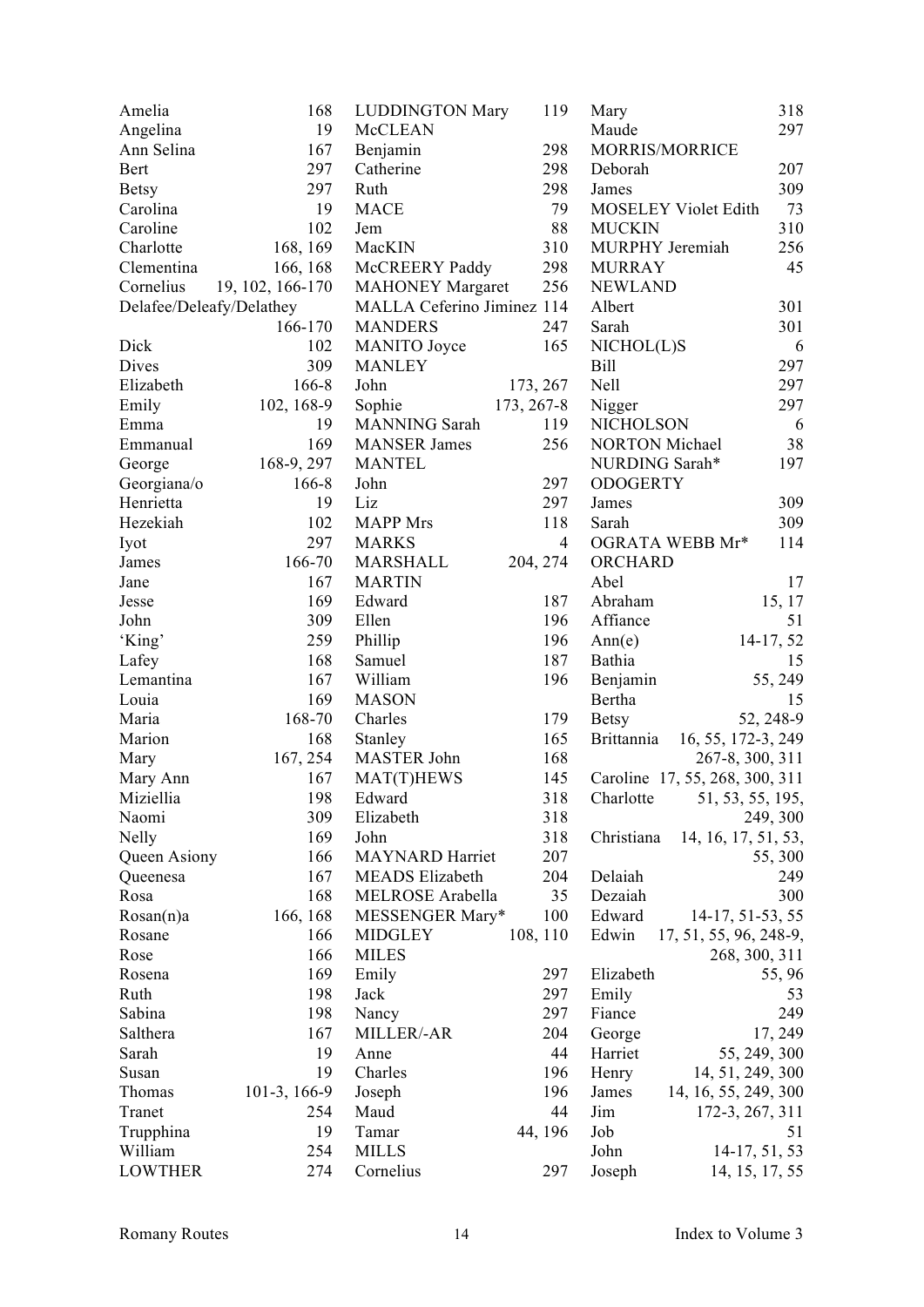| Louie               | 52, 195, 249, 268, | Alfred            | 96, 219, 248-9, 300 | Elenor               | 207                              |
|---------------------|--------------------|-------------------|---------------------|----------------------|----------------------------------|
|                     | 300, 311           | Bartholomew       | 129                 | Emily                | 207                              |
| Mark                | 55, 249, 300       | <b>Betsy</b>      | 52, 96, 248-9, 300  | George               | 211                              |
| Mary                | $15-17, 51$        | Charles           | 318                 | Harriet              | 20, 32, 207                      |
| Mary Ann            | 51                 | Christopher       | 249, 300            | Henry                | 207                              |
| Noah                | 15, 249            | Edward            | 96                  | Hiram                | 207                              |
| Peter               | 51                 | Elizabeth         | 55,96               | James                | 207, 210, 211                    |
| Polly               | 268, 300, 311      | Emma              | 249, 300            | Joby                 | 20, 32                           |
| Rachel              | 52, 249            | Genty             | 300                 | John                 | 206-8, 10, 11, 270-2             |
| Robert              | 51                 | Harriet           | 16, 55, 249, 300    | Louisa               | 210                              |
| Samuel              | 51                 | Henry             | 96, 219, 248-9      | Martha               | 207                              |
| Sarah               | 15, 17, 51         | Jack              | 96                  | Mary                 | 210                              |
| Sophie              | 51, 173, 249, 276  | James             | 249, 300, 318       | Mary Ann             | 207                              |
| Susan               | 17, 55, 300        | John              | 33, 34, 96, 248-9   | Richard              | 207, 208, 210, 211               |
| Thalias             | 15                 | Louie             | 249                 | Robert               | 206, 207, 209-11                 |
| Thirza              | 15                 | Louisa            | 219, 248-9          | Sarah                | 207, 209, 211                    |
| Thomas              | 14, 15, 51, 53-55  | Mary Ann          | 55                  | Thomas               | 207, 211                         |
|                     | 249, 267, 300, 311 | Michael           | 249                 | William              | 206-11                           |
| William             | 14-17, 55, 300     | Mike              | 300                 | <b>PIKE</b>          | 116, 198                         |
| <b>ORTON</b> Arthur | 88                 | Moses             | 55, 249, 300        | Annie                |                                  |
| <b>OSBORN</b>       |                    | Naomi             | 34                  |                      | 6<br>117                         |
|                     |                    |                   |                     | <b>Billy</b>         |                                  |
| <b>Betsy</b>        | 318                | Nelson            | 96                  | Emma                 | 6                                |
| Moses               | 318                | Oceon             | 219, 248-9          | Milly                | 116-118                          |
| Uraniah             | 318                | 'Old Tin Can'     | 96                  | Patience             | 5                                |
| <b>OTHEN Annie</b>  | 307                | Phoebe            | 249, 300            | William              | 6                                |
| PAIN Ann            | 119                | Polly             | 249, 300            | <b>PLANT</b>         | $\overline{4}$                   |
| <b>PALMER</b>       | 45                 | Robert            | 96, 249             |                      | PLEYDELL Jonathan*<br>179        |
| Bella               | 313                | Ruth              | 318                 | <b>POLITO</b>        | 247                              |
| Bendigo             | 313                | Senty             | 249                 | <b>POPLETT</b>       | 4                                |
| <b>Britannia</b>    | 313                | Sophie            | 249, 300            | POPPLE Ellen         | 179                              |
| Charlie             | 313                | Thomas            | 80, 249, 300        | <b>PORTER Thomas</b> | 187                              |
| Edward              | 313                | William           | 249, 300            | <b>POWELL</b>        | 110                              |
| Elizabeth           | 313                | <b>PENLY</b>      | 45                  | Benjamin             | 108                              |
| Genti               | 313                | <b>PERKINS</b>    | 310                 | Elizabeth            | 108                              |
| Georgina            | 313                | <b>PERRY</b>      |                     | Jack                 | 298                              |
| Hamelen             | 313                | Ann               | 16, 17              | John                 | 108, 169                         |
| Kesi                | 313                | Edward            | 17                  | Mary                 | 108                              |
| Lazzie              | 313                | Elizabeth         | 17                  | Pashy                | 298                              |
| Liti                | 313                | Mary              | 17, 51              | Sarah                | 108                              |
| Lydia               | 313                | <b>PETRONELLA</b> |                     | William              | 108                              |
| Membrance           | 313                | Hardon            | 318                 | <b>PRATT</b>         |                                  |
| Nathaniel           | 313                | Mary              | 318                 | Mary                 | 119                              |
| Noah                | 313                | PETULENGRO        | 40, 67              | Thomas               | 119                              |
| Robert              | 313                | Jasper            | 110                 | <b>PRENTICE</b>      | 200                              |
| Samson              | 313                | <b>PICKARD</b>    | 45                  |                      | <b>PRESNELL Catherine</b><br>256 |
| Sarah               | 313                | <b>PIDCOCK</b>    | 247                 |                      | PRESTON-THOMAS R*<br>26          |
| William             | 294                | PI(D)GLEY/PEDGLEY |                     | PRICE                | 4, 29, 50, 63, 79, 113           |
| PANNELL Mary Ann    | 307                |                   | 206-212, 270-3      | Cornelius            | 244                              |
| PARKER Mr & Mrs*    | 114                | Amelia            | 207, 211, 270-2     | Crimea               | 244                              |
| <b>PARSONS</b>      | 215                | Ann               | 207, 210, 211       | Elizabeth            | 189                              |
| PEACOCK B W*        | 100                | Caroline          | 207                 | Elizabeth Jane       | 189                              |
| PEARCE/PIERCE       |                    | Catherine         | 207                 | Ellen/Nell           | 75                               |
| John                | 287                | Christiana        | 207                 | Frederick            | 38                               |
| Sarah               | 196, 287           | Daphney           | 207                 | Jane                 | 189                              |
| PENFOLD/PINFOLD     | 4                  | Deborah           | 207                 | Harriett             | 244                              |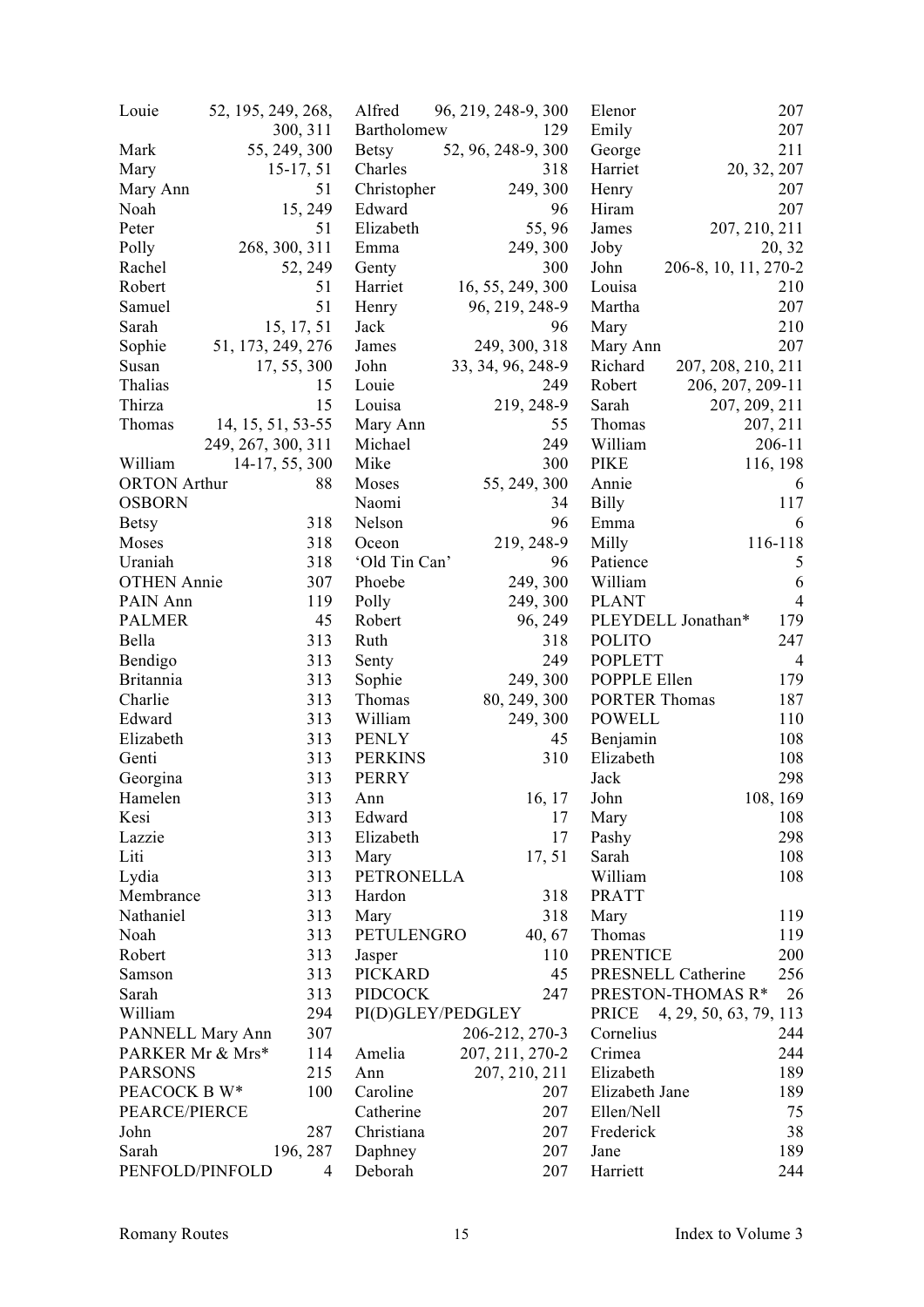| Lucina                   | 244       | <b>ROACH Catherine</b>   |                   | 256            | Susie                            | 195            |
|--------------------------|-----------|--------------------------|-------------------|----------------|----------------------------------|----------------|
| Thomas                   | 189       | <b>ROBERTS</b>           | 260, 312          |                | William                          | 300            |
| <b>QUINN Mary</b>        | 256       | Ernest                   |                   | 31             | <b>SANGER</b>                    | 87             |
| <b>RAINBOW</b>           | 310       | Jacky                    |                   | 298            | <b>SAXON</b>                     | 189            |
| Daniel                   | 310       | Jane                     |                   | 66             | <b>SAYERS Tom</b>                | 87             |
| Eleanor                  | 309       | John                     |                   | 128            | <b>SCAMP</b>                     |                |
| Elizabeth                | 309, 310  | Nancy                    |                   | 298            | Jack                             | 31             |
| Lucy                     | 310       | Olive                    |                   | 298            | Ma Mella                         | 29             |
| John                     | 309       | Robert                   |                   | 66             | <b>SCARROTT</b>                  |                |
| Richard                  | 309       | Samuel                   |                   | 66             | Caroline                         | 55,300         |
| Spencer                  | 310       | William                  |                   | 179            | Susan                            | 55             |
| William                  | 309       | <b>ROBINSON</b>          | 79, 165, 189      |                | <b>SCOREY Sarah</b>              | 207            |
| <b>RAMP</b> Jim          | 297       | James                    |                   | 318            | <b>SCOTT</b>                     | 149, 198       |
| <b>RANSLEY James</b>     | 311       | Onan                     |                   | 318            | <b>Billy</b>                     | 5              |
| <b>RANSOME Alice</b>     | $257 - 8$ | Welba                    |                   | 318            | Charity                          | 298            |
| <b>RAW</b>               | 180       | <b>RODDA</b>             |                   |                | Cinterbury                       | 5, 6, 61       |
| RAWLIN(G)S               |           | Mary Ann                 |                   | 185            | Elizabeth Rowena                 | 100            |
| Arthur                   | 116       | Susan                    |                   | 185            | Emma                             | 6, 61          |
| David                    | 64        | <b>ROGERS</b>            |                   | 274            | Ethel                            | 297            |
| Freedom                  | 251       | <b>ROMAINES</b>          |                   |                | Fairnette                        | $\sqrt{5}$     |
| Job                      | 251       |                          |                   | 164            | Jane                             | $\overline{3}$ |
| Kizzie                   |           | Susan                    |                   | 164            |                                  | 100            |
|                          | 116       | Thomas                   |                   |                | John                             |                |
| Mailey                   | 62        | William                  |                   | 164            | Mary                             | 61             |
| <b>RAY</b>               |           | <b>ROSAIRE</b>           |                   | 165            | Mary Sarah Wallser               | 214            |
| Emily                    | 316       | <b>ROSE</b>              |                   | 45             | Nelson                           | 61             |
| Freddie                  | 316       | <b>ROSS Tommy</b>        |                   | 165            | William                          | 100            |
| <b>READ/REED/REID</b>    |           | <b>RYAN</b>              |                   |                | <b>SEXTON</b>                    | 189            |
| Alice                    | 318       | Eleanor                  |                   | 203            | <b>SHAW</b><br>63, 189, 274, 284 |                |
| Charles                  | 251       | Ellen                    |                   | 203            | Bernie                           | 31             |
| John                     | 318       | John                     | 203, 310          |                | Kelly                            | 50             |
| John William             | 318       | Mary Temperance (Tempie) |                   |                | Mizelli                          | 50             |
| Richard                  | 256       |                          |                   | 106            | Mouse                            | 50             |
| <b>READING Elizabeth</b> | 170       | Robert                   |                   | 203            | SHEPHERD/SHEPPARD                |                |
| <b>RECOS May</b>         | 165       | SA(U)NDERS               |                   | $\overline{4}$ |                                  | 46, 149        |
| <b>REDWORTH Ellie</b>    | 298       | Albert                   |                   | 300            | Amos                             | 298            |
| REST(O)RICK              |           | Amy                      |                   | 195            | Annie                            | 258            |
| Elizabeth Jane           | 189       | <b>Betsy</b>             | 195, 300          |                | Emily                            | 298            |
| Jane                     | 189       | <b>Britannia</b>         | 55, 276, 300, 311 |                | SHER(R)IFF                       | 45, 284        |
| John                     | 189       | Caroline                 |                   | 300            | Elizabeth                        | 318            |
| William (Jersey Bill)    | 189       | Charity                  |                   | 298            | John                             | 318            |
| <b>REYNOLDS</b>          |           | Edward                   |                   | 300            | Joseph                           | 318            |
| Abraham                  | 108, 110  | Emma                     |                   | 300            | <b>SIBLY</b>                     |                |
| Ambrose                  | 110       | George                   |                   | 300            | James                            | 309            |
| Ann                      | 108, 110  | Henry                    |                   | 300            | John                             | 309            |
| Aris                     | 108, 110  | James                    |                   | 300            | Martha                           | 309            |
| Bidi                     | 110       | Job                      |                   | 300            | SIMPSON Capt Fred*               | $23 - 24$      |
| Esau                     | 110       | Liberty                  |                   | 300            | SINFIELD John                    | 187            |
| Martha                   | 110       | Louie                    |                   | 195            | <b>SKETE</b>                     |                |
| Mary                     | 108, 110  | Mary Ann                 |                   | 55             | Rebecca                          | 20             |
| Sanpeel?                 | 108       | Michael                  |                   | 300            | Thomas                           | 20             |
| Sanspi                   | 110       | Mike                     | 276, 300          |                | <b>SLACK Sarah</b>               | 119            |
| <b>RIDING</b>            |           | Phoebe                   |                   | 300            | SLOANE Sir Hans*                 | 118            |
| Frederic                 | 169       | Polly                    | 249, 300          |                | SMALL(S)                         |                |
| Maria                    | 169       | Sophie                   |                   | 300            | Cinderella                       | 140            |
| <b>RIPLEY Moses</b>      | 193       | Susan                    |                   | 300            | Eliza                            | 140            |
|                          |           |                          |                   |                |                                  |                |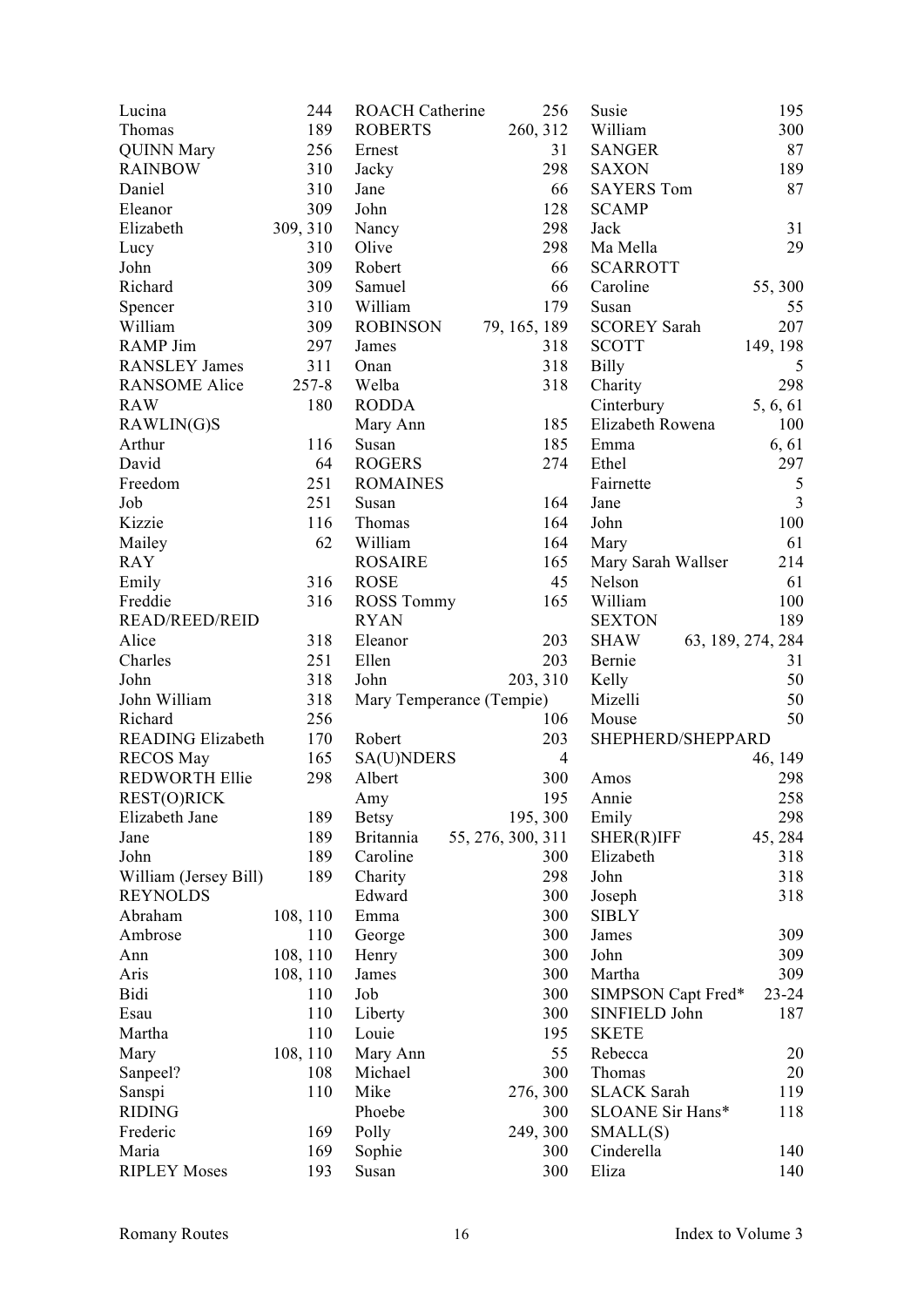| Jane Gentle        | 140                 | Genty      | 297                    | Sadie              | 10                 |
|--------------------|---------------------|------------|------------------------|--------------------|--------------------|
| Louisa             | 248-9               | George     | 10, 170, 268, 297,     | Sam                | 145                |
| Mary Jane          | 140                 |            | 298, 314               | Sammy              | 10                 |
| Robert             | 140                 | Georgina   | 198                    | Samuel             | 253                |
| Rodos              | 140                 | Gilroy     | 198                    | Sanspi             | 110                |
| Rosela             | 140                 | Gypsy      | 86, 246                | Sarah              | 169, 188, 207      |
| <b>SMART Peggy</b> | 130                 | Harriett   | 100                    | Sarah A            | 253                |
| <b>SMITH</b>       | 30, 45, 105, 133,   | Henry      | 253, 297               | Shadrack           | 245                |
|                    | 149, 151, 200, 205, | Henty      | 259                    | Shady              | 10                 |
|                    | 274, 284, 298, 312  | Hobey      | 253                    | Shuri 'Yoki'       | 67-9, 313          |
| Abraham            | 205                 | Israel     | 179                    | Sidney             | 297                |
| Absalom            | 179                 | Isaac      | 213                    | Silverthorn        | 245                |
| Ada Eveline        | 130                 | James      | 102, 165-6, 169-170,   | Sophia             | 313                |
| Albert             | 170                 |            | 253                    | Thomas             | 10, 168, 187, 268  |
| Ambrose            | 110                 | Jane       | 119, 297               | Thomas Frederic    | 170                |
| Amy                | 313-4               | Jasper     | 258                    | Tobias             | 63, 199            |
| Ann(e)             | 253, 318            | Jellery    | 213                    | Tom                | 30                 |
| Anthony            | 253                 | Jesse      | 170                    | William            | 100, 119, 130, 170 |
| Athalia            | 145                 | Jim        | 298                    |                    | 193, 213, 297, 318 |
| Bartholomew        | 319                 | John       | 70-71, 213, 268, 294   | Woodlock           | 319                |
| <b>Becky</b>       | 297                 | Jonas      | 245                    | <b>SNOOK</b>       |                    |
| Bella              | 313                 | Joseph     | 100                    | Eva Augusta        | 316                |
| Bethany            | 318                 | Kate       | 298                    | Susan              | 185                |
| <b>Bill</b>        | 297                 |            | 297                    | SOPE Joe           | 298                |
|                    | 10                  | Lakey      |                        |                    | 316                |
| Bondie             |                     | Leafy      | 166, 170               | STACEY Selina      |                    |
| Caroline           | 253                 | Lender     | 298                    | <b>STANLEY</b>     | 97, 214, 275       |
| Catherine          | 213, 294            | Liti       | 313                    | <b>Betsy</b>       | 142                |
| Charlotte          | 35, 64, 170         | Liza       | 10                     | Charity            | 152                |
| Clementina         | 168                 | Lizzie     | 294, 297               | Daphney            | 207                |
| Clevancy           | 179                 | Louisa     | 170                    | Mary               | 216                |
| Cocker             | 190                 | Lydia      | 227, 313               | STEPHENS/STEVENS   |                    |
| Comfort            | 193                 | Maria      | 170, 253               |                    | 45, 113,           |
| Cornelius          | 165, 253, 319       | Mary       | 10, 146, 166, 245, 297 | Ambrose            | 198                |
| Cornelia           | 245                 | Mary Ann   | 10, 130, 207           | Amy                | 130                |
| Courtland          | 213                 | Mary E     | 268                    | Ann                | 119                |
| Darnaly            | 245                 | Matilda    | 100                    | Eleanor            | 198                |
| Delathey           | 167-170             | Matthew    | 204                    | Ellen              | 197                |
| Dorothy            | 204                 | Medrick    | 245                    | Francis            | 198                |
| Edith Hilda        | 170                 | Mignonette | 10, 314                | Emmanuel           | 198                |
| Edith Rowena       | 100                 | Nathan     | 297                    | Joe                | 130                |
| Edmond             | 188                 | Nellie     | 170                    | Matthew            | 198                |
| Edward             | 64, 253, 318        | Oshy       | 297                    | Miziellia          | 198                |
| Elias              | 253                 | Patience   | 142                    | Peggy              | 130                |
| Elijah             | 143-4, 313          | Peter      | 116*, 179              | Robert             | 198                |
| Elizabeth          | 17, 165, 253, 318   | Phoebe     | 314                    | Samson             | 197-8              |
| Ellie              | 190                 | Priscilla  | 10                     | STEVENSON Captain* | 26                 |
| $Em(m)$ anual      | 170, 253            | Queenation | 169                    | <b>STEWART</b>     | 189, 298           |
| Emmie              | 10                  | Render     | 313                    | STOKE(S)           | 198                |
| Esther             | 314                 | Reni       | 188                    | <b>Betsy</b>       | 154                |
| Ettie              | 268                 | Reservoir  | 10                     | George             | 254                |
| Eve                | 198                 | Reuben     | 130                    | Mary Ann           | 254                |
| Fanny              | 268                 | Romany     | 166                    | Mina               | 254                |
| Flora              | 10                  | Rosane     | 170                    | Samuel             | 154                |
| Florence May       | 170                 | Rose       | 297                    | Susan              | 154                |
| Frances            | 204                 | Rosina     | 169                    | <b>STOWES</b>      | 4                  |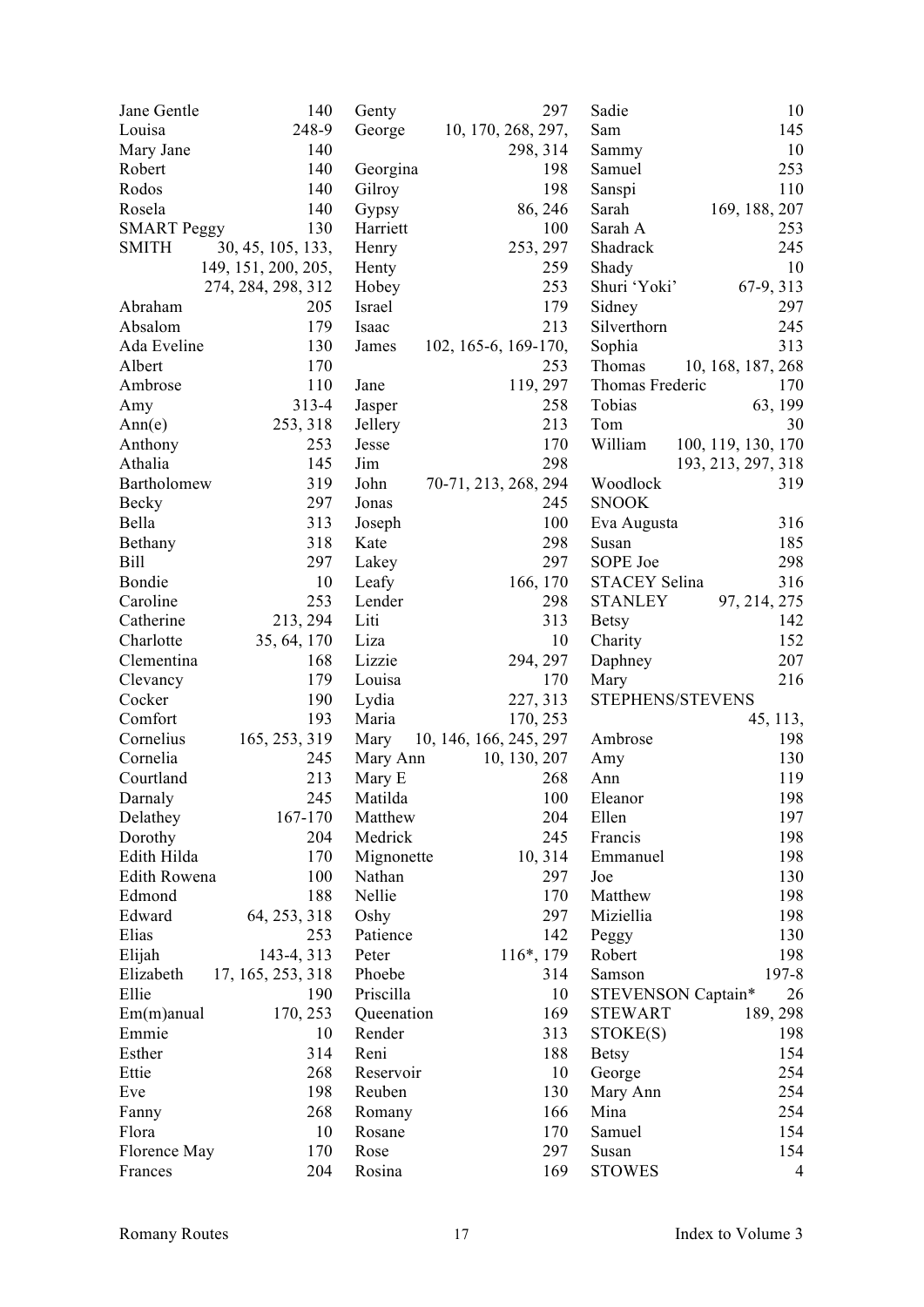| <b>SUGAR</b>            | 3               | <b>TOMLINSON Mary Ann</b> | 130            | Thomas                   | 86-89, 185        |
|-------------------------|-----------------|---------------------------|----------------|--------------------------|-------------------|
| <b>SWAINE</b>           | 200             | TOOBEY Captain Frank*     | 26             | <b>WALSH</b>             | 215               |
| <b>SWAN</b>             |                 | TOOP Arabella             | 35             | <b>WARD</b>              | 200               |
| $Captain*$              | 116             | TOWNS(H)END               |                | <b>WARREN</b> Peter      | 152               |
| $Mr^*$                  | 118             | Allender                  | 210            | <b>WATERFORD Louisa*</b> | 216               |
| <b>SYMES</b>            | $\overline{4}$  | Ann                       | 210, 211       | <b>WATSON</b>            |                   |
| <b>TAMS</b>             |                 | Eleanor                   | 210            | Captain*                 | 26                |
| Ann                     | 66              | Frank                     | 227            | Eliza                    | 204               |
| Margaret                | 66              | Job                       | 210            | WEBB/WEB                 |                   |
| Thomas                  | 66              | Lydia                     | 227            | Aaron                    | 105               |
| TAPSELL/-ILL            |                 | William                   | 210, 211       | Beatrice                 | 205               |
| Alice                   | 318             | TUGWELL Mr*               | 114            | Cinderella               | $104 - 5$         |
| Ben(jamin)              | 196, 318        | <b>TURNBULL Thomas</b>    | 125            | Israel                   | 104               |
| John                    | 318             | <b>TURNER</b>             |                | John                     | 96                |
| Priscilla               | 196             | Celia                     | 298            | Levi                     | 205               |
| <b>TAYLOR</b>           | 29, 31, 45, 63, | Dave                      | 298            | Martha                   | 205               |
| 109, 149, 204, 205, 274 |                 | Freddy                    | 298            | Mary                     | 96                |
| Ann                     | 107             | George                    | 100            | Moses                    | 105               |
| Annie                   | 164             | Henry                     | 100            | Parromas                 | 205               |
|                         | 50              | Rose                      | 298            | <b>WEEKS</b>             | 214               |
| Army<br><b>Bill</b>     | 297             | Susan                     | 100            | <b>WELLS</b>             | 290               |
|                         |                 |                           |                |                          |                   |
| Calico Jack             | 50              | <b>TUTTLE</b>             |                | Amos                     | 116               |
| Charles                 | 107             | James                     | 96             | <b>Betsy</b>             | 100               |
| Ellen Elizabeth         | 107             | Roger                     | 96             | James                    | 210               |
| Elsie Annie             | 21              | <b>TWIGDON Arthur</b>     | 140            | Louisa                   | 210               |
| James                   | 107             | <b>UPTON</b> Jane         | 297            | Priscella                | 290               |
| John                    | 107, 119, 187   | <b>VAUGHAN</b> Caroline   | 76-78          | <b>WENHAM</b> Isaac      | 318               |
| Longsnout               | 109             | <b>VAREY</b>              | 30, 274        | Mary Ann                 | 318               |
| Richard                 | 187             | <b>VIBART</b>             | 88             | <b>WHARTON Gilderoy</b>  | 106               |
| Sarah                   | 119, 256-7      | <b>VINALL</b>             | $\overline{4}$ | Mary Temperance (Tempie) |                   |
| Thomas                  | 256             | <b>WAGHORNE John</b>      | 255            |                          | 106               |
| Webster                 | 297             | <b>WALKER</b>             |                | <b>WHITE</b>             | 189               |
| William                 | 107             | Annie                     | 307            | Alf                      | 298               |
| <b>THOMAS</b>           | 45              | <b>Bert</b>               | 307            | Francis                  | 318               |
| <b>THOMPSETT</b>        |                 | Ellen                     | 33             | George                   | 318               |
| Ann                     | 210, 211        | Felica                    | 33             | Lucy                     | 245               |
| Ellen                   | 210             | Frank                     | 33             | Mary                     | 119               |
| Joseph                  | 210             | Harry                     | 33             | Unity                    | 245               |
| <b>THOMPSON</b>         | 45              | Sally                     | 33             | William                  | 245               |
| Amelia                  | 130             | William                   | 33             | <b>WHITLOCK</b>          | 308               |
| Amy                     | 130             | <b>WALLEN</b>             | 33             | Darny/Darnity            | 73, 74, 308       |
| <b>Bridget</b>          | 130             | Eleanor                   | 34             | Esther                   | 73, 310           |
| James                   | 130             | Frances                   | 34             | Frederic(k)              | 73, 310           |
| Julia                   | 130             | Henry                     | 34             | George                   | 310               |
| William                 | 130             | Phoebe                    | 34             | George Ephraim           | 74                |
| THORN(E)                | $\overline{4}$  | Sarah A                   | 34             | Richard Ephraim          | 73-74, 310        |
| Mary                    | 119             | William                   | 34             | Violet Edith             | 73                |
| William                 | 119             | <b>WALLSER</b>            |                | WHITMORE/-MOOR           | 189               |
| <b>THORPE</b>           | 45              | Bee's Wing                | 87             | WILD Jonathan            | 152               |
| Harriett                | 35              | Bill                      | 44             | <b>WILLIAMS</b>          | 149               |
| <b>THROSSALL Mary</b>   | 119             | George                    | 88-89          | <b>WILSON</b>            | 46, 110, 164, 204 |
| <b>TICE</b>             | $\overline{4}$  | Haddy                     | 86-89, 185     | Sarah                    | 108               |
| TODMAN Misses*          | 114             | Harriet                   | 86-89, 185     | Susan                    | 164               |
| TOMKIN Rev U*           | 140             | Susan Snook               | 185            | <b>WINETT</b>            | 45                |
| <b>TOMKINS R</b>        | 19              | Susie                     | 185            | <b>WINMAN</b>            | 113               |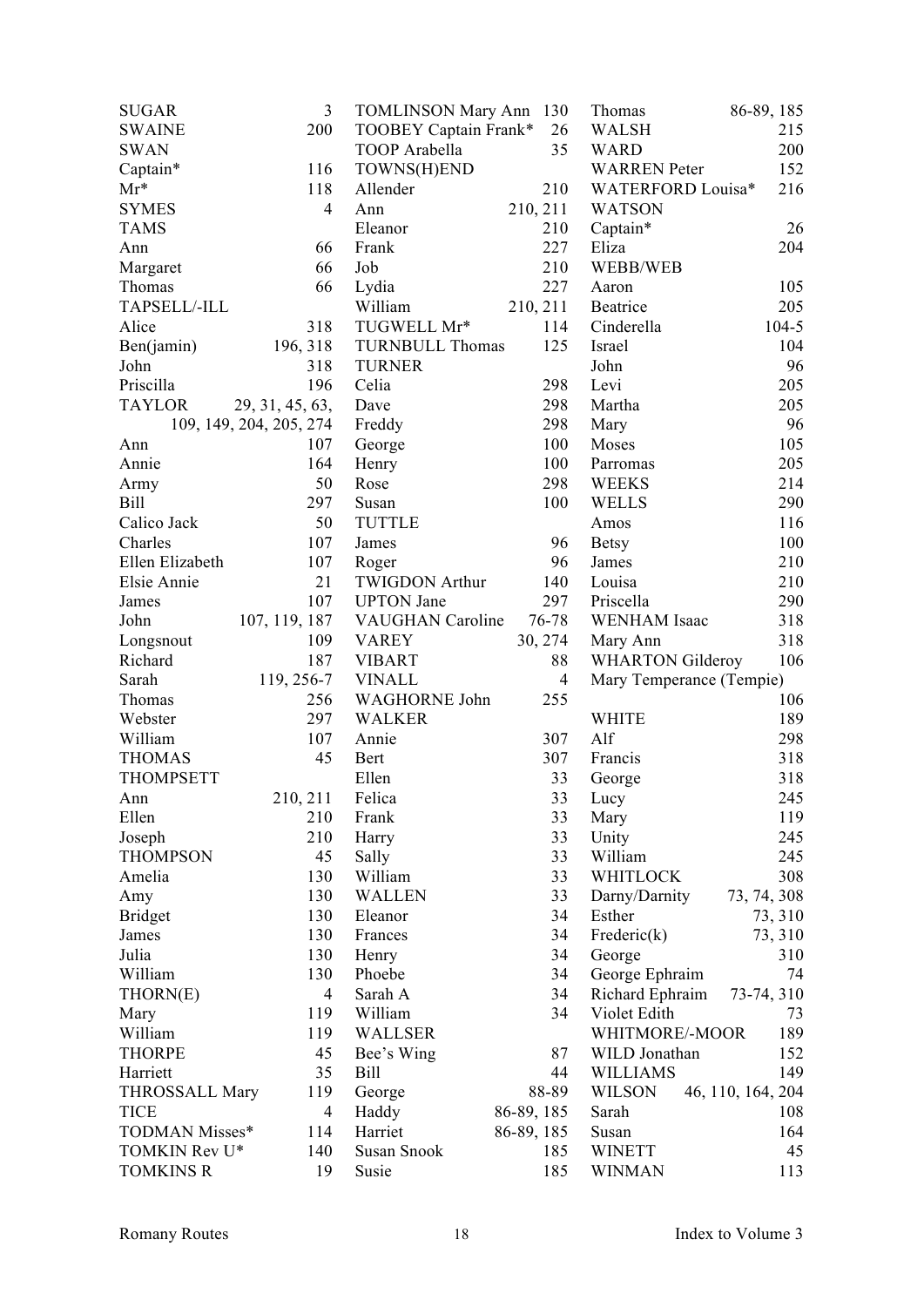| <b>WINTERBURN</b>           | 108, 110       |
|-----------------------------|----------------|
| WOMBWELL                    | 247            |
| WOOD(S)                     | 29, 79, 132-3, |
| 136, 160, 274, 312          |                |
| Abram                       | 128, 260-1     |
| Ambrose                     | 193            |
| Ann                         | 196            |
| Frederick                   | 31             |
| John                        | 204            |
| WOODCOCK Jane               | 119            |
| <b>WRIGHT</b>               |                |
| Francis                     | 108, 110       |
| Rev Robert*                 | 71             |
| <b>YORKE</b>                | 4              |
| YOUNG 29, 79, 180, 225, 274 |                |
| Ark                         | 107, 109       |
| Arkless                     | 109            |
| Aaron                       | 108, 109       |
| Bernard                     | 108, 109       |
| <b>Byron</b>                | 109            |
| Christopher                 | 106            |
| Deloreni                    | 109            |
| Eliza                       | 107, 109       |
| Emily                       | 207            |
| Esau                        | 107, 109       |
| Hercules                    | 109            |
| John                        | 108            |
| Leonora                     | 107            |
| Lureni                      | 109            |
| Mary Temperance             | 106            |
| Miller                      | 107, 109       |
| Noah                        | 109            |
| Oli                         | 109            |
| Perun                       | 109            |
| Phoebe                      | 107            |
| Rawney                      | 108            |
| Robert                      | 107, 109       |
| Rodi                        | 109            |
| Ruth                        | 107            |
| Sarah                       | 107, 109       |
| Taiso                       | 109            |
| Walter                      | 107            |
| Watty                       | 108, 109       |
| William                     | 107, 109       |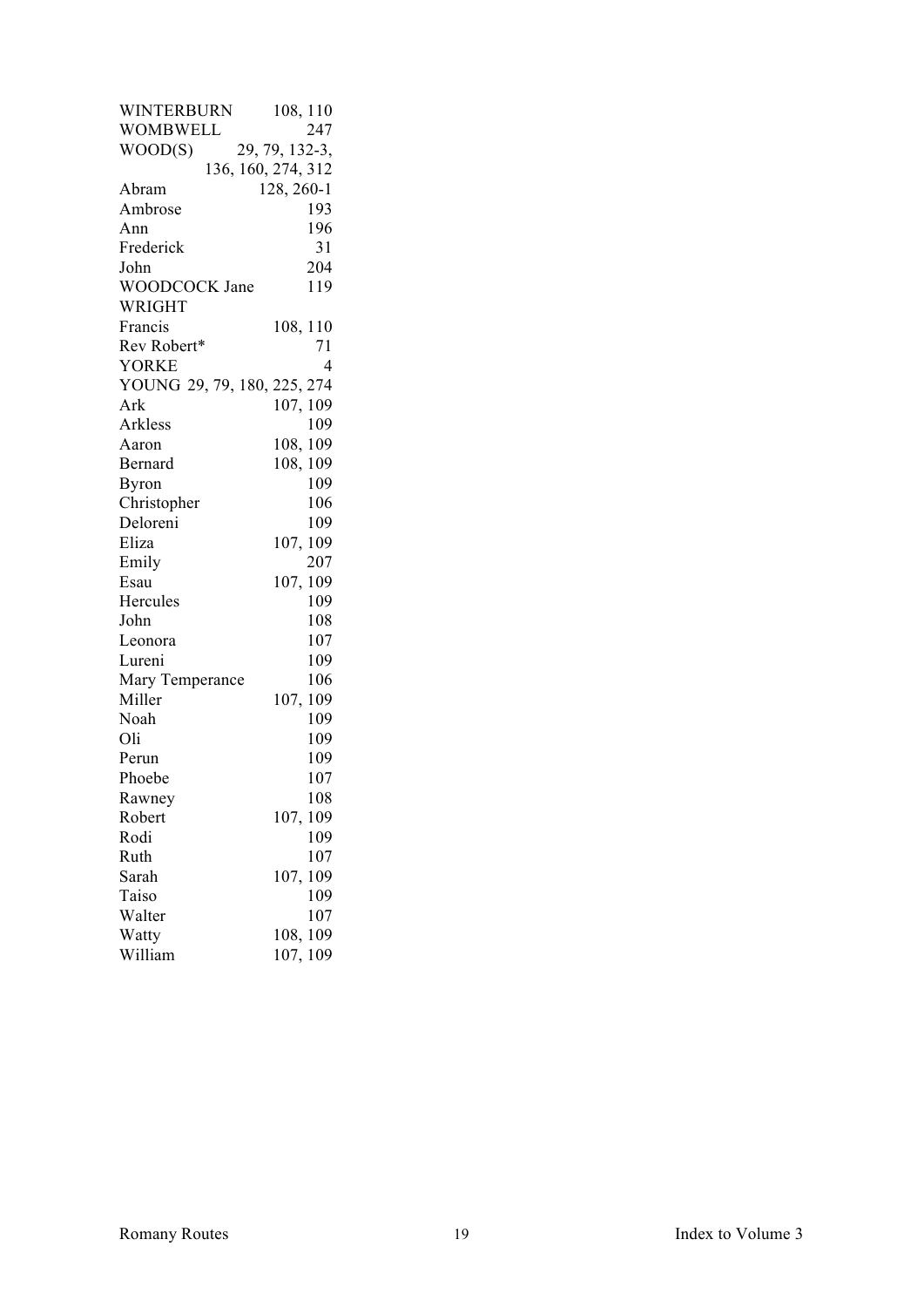#### **MEMBERS' INTERESTS**

| Adams            | 304                  | Clune           | 305                 | Grant          | 306                |
|------------------|----------------------|-----------------|---------------------|----------------|--------------------|
| Aimes            | 94                   | Cole(s)         | 222, 224            | Gray           | 94, 137, 175, 304  |
| Albon            | 263                  | $Col(e)$ man    | 304                 | Grayland       | 305                |
| Allen            | 176, 305             | Collins         | 93, 305             | Greely         | 92                 |
| Allison          | 137                  | Collison        | 92                  | Green          | 137                |
| Anderson         | 264                  | Combs           | 91                  | Greenaway      | 302                |
| Angus            | 177                  | Cook(e)         | 174, 178            | Gregory        | 11, 57, 174        |
| Archer           | 94                   | Cooper          | 12, 59, 60, 93, 94, | Griggs         | 221                |
| Ayres            | 56, 57               |                 | 139, 262, 302       | Guest          | 265                |
| Bailey           | 12, 176              | Cornell         | 302                 | Hackshaw       | 302                |
| Baillie          | 221                  | Cowdery         | 94                  | Hall           | 60, 306            |
| Baker            | 58, 264, 266         | Cox             | 222                 | Hallet         | 176                |
| Ball             | 58, 176              |                 | 220                 | Hallier        | 93                 |
|                  | 223                  | Cramp<br>Craven | 265                 | Hamilton       | 176                |
| Banantire        |                      |                 |                     |                |                    |
| Bankley/Banclari | 174                  | Crew or Drew    | 95                  | Hammond        | 175                |
| <b>Barnes</b>    | 11, 137              | Davis           | 11                  | Hancock        | 138                |
| <b>Bassett</b>   | 264                  | Deacon          | 59                  | Harding        | 175                |
| Beaney/Beeny     | 59, 302              | Deech           | 57                  | Harper         | 223                |
| Bennett          | 266                  | Divine          | 303                 | Harris         | 57, 223            |
| <b>Bidels</b>    | 263                  | Dixon           | 262, 303            | Harrison       | 91, 176, 303       |
| <b>Birch</b>     | 220                  | Douglas $(s)$   | 176                 | Harvey         | 266                |
| <b>Black</b>     | 91                   | Draper          | 91                  | Hatherall/-ell | 58                 |
| Blyth(e)         | 140, 176, 177, 223   | Drew or Crew    | 95                  | Hawkins        | 56, 178            |
| Boa              | 220                  | Duffy           | 306                 | Hearn(e)       | 56, 93             |
| Bond(s)          | 304                  | Eastwood        | 262, 263            | Heron          | 56, 91, 176        |
| Booth            | 94, 307              | Edwards         | 57, 176             | Hewett         | 302                |
| <b>Boss</b>      | 175                  | Emmett/-it      | 91, 177             | Hibberd        | 174                |
| <b>Boswell</b>   | 56, 94, 222, 263,    | Enis            | 139                 | Hicks          | 11                 |
|                  | 303, 304, 306        | Faa             | 177                 | <b>Higgs</b>   | 305                |
| Bosworth         | 91                   | Farnfield       | 306                 | Hilden?        | 91                 |
| <b>Botton</b>    | 93                   | Feury           | 306                 | Hill(s)        | 138, 223           |
| Bower(s)         | 11, 59, 92, 137, 262 | Finney          | 94                  | Hilt           | 304                |
| <b>Brazil</b>    | 59                   | Fletcher        | 263                 | Hodges         | 263                |
| Brinkley         | 12, 302, 305         | Ford            | 304                 | Hodgson        | 304                |
| <b>Brook</b>     | 138                  | Foster          | 58, 307             | Hogan          | 223                |
| <b>Brown</b>     | 221                  | Fowler          | 174, 175            | Hogg           | 220                |
| Buck             | 93                   | Frankham/-um    | 92, 174, 222        | Holland(s)     | 94, 138, 139       |
| Buckell          | 304                  | Freeman         | 137                 | Hollister      | 306                |
| Buckland         | 60, 92, 220, 223,    | French          | 263                 | Hope           | 137                |
|                  | 264                  | Friend          | 264                 | Hornsby        | 11                 |
| <b>Buckley</b>   | 264                  | Fury            | 306                 | Hughes         | 307                |
| Bull             | 58, 92               | Gallagher       | 223                 | Hulbert        | 93                 |
| <b>Bullin</b>    | 175                  | Gardiner        | 306                 | Humphrey       | 303                |
| <b>Bunce</b>     | 60                   | Gatehouse       | 91                  | Hutchinson     | 175                |
| <b>Burton</b>    | 224, 304             | Gaze            | 93                  | Ince           | 220                |
| Calverley        | 139                  | Gerante         | 174                 | Ineson         | 305                |
| Camfield         | 95, 137              | Gess            | 57                  |                | 56                 |
|                  |                      |                 |                     | Ingram         |                    |
| Campbell         | 175                  | Gibson          | 176                 | Ironside       | 223                |
| Carter           | 302                  | Giles           | 91                  | Isaac          | 220                |
| Castor           | 224                  | Ginnette        | 178                 | Isaacs         | 265                |
| Churcher         | 58                   | Golby/-ee/-dby  | 176                 | Isden          | 93                 |
| Clark(e)         | 12, 139, 224         | Gollather       | 174                 | Jackson        | 306                |
| Clifton          | 59                   | Gowan           | 140                 | James          | 59, 138, 139, 222, |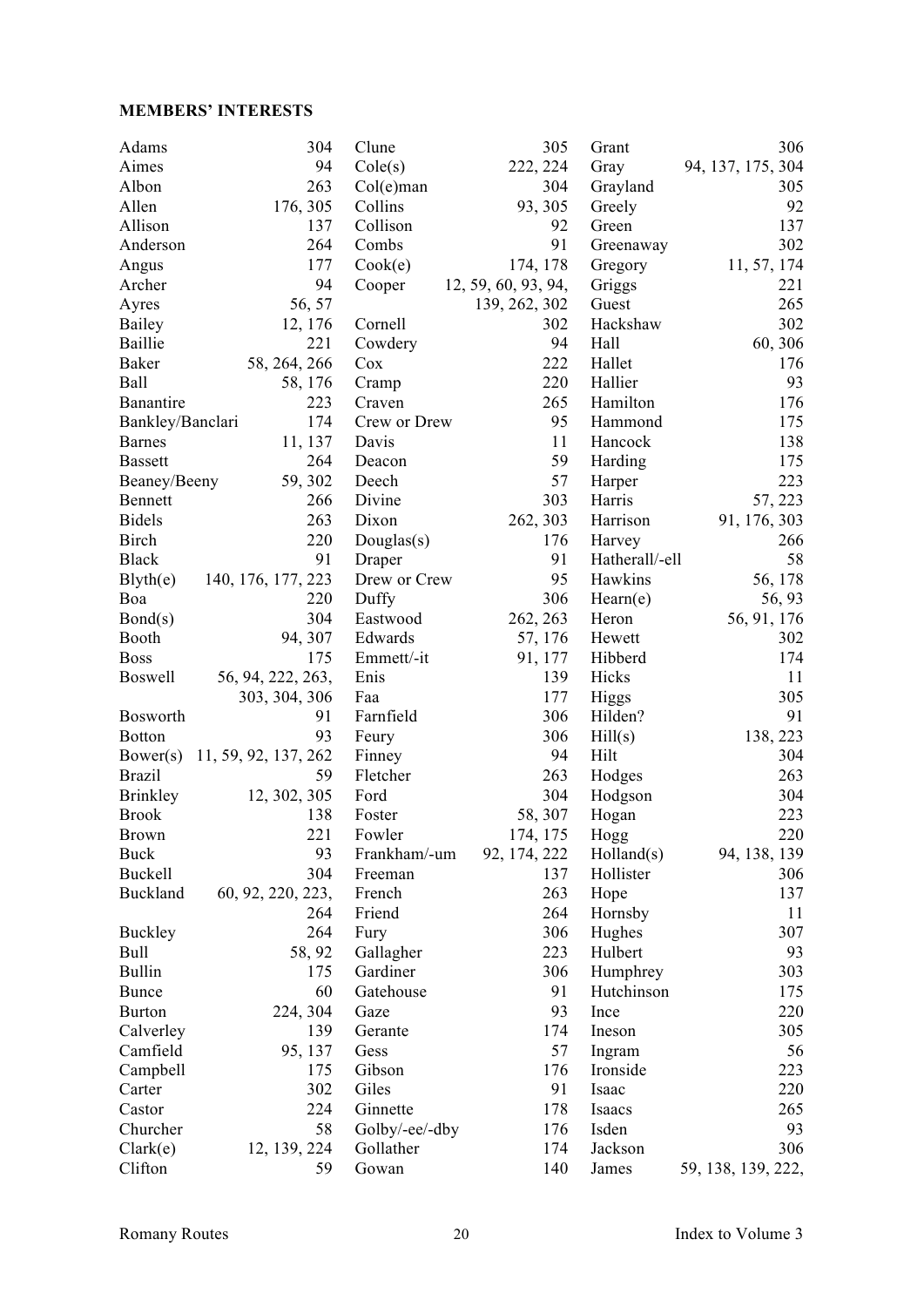|                      | 223, 303                      | Marshal      | 176                      | Rollings         | 174                     |
|----------------------|-------------------------------|--------------|--------------------------|------------------|-------------------------|
| Jamieson             | 223                           | Martin       | 223, 307                 | Rose             | 11, 264                 |
| Jewell               | 60                            | Matchett     | 94                       | Rossiter         | 303                     |
| John                 | 266                           | Mathis       | 302                      | Round            | 138                     |
|                      | Johnson(s) 177, 263, 265, 305 | Matthews     | 140                      | Ruthven          | 220, 221                |
| Joliffe              | 302                           | Mears/Meeres | 303                      | Ryan             | 176                     |
| Jones                | 11, 58, 264, 303              | Mepham       | 304                      | Saunders         | 59, 138                 |
| Keating/Katon/Keeton | 176                           | Meredith     | 93                       | Scarrott/-att    | 58, 94, 137,            |
| Keeler               | 223                           | Miller       | 12                       |                  | 139, 302, 305           |
| Keet/Keats           | 138                           | Mills        | 11                       | Scott            | 92                      |
| Kefford              | 60                            | Monks        | 57                       | Seed             | 304                     |
| Kelbie               | 223                           | Moore        | 59                       | Shales           | 303                     |
| Kelly                | 304                           | Morgan       | 177                      | Sharpe           | 56                      |
| Kemp                 | 176                           | Moseley      | 91                       | Shearing         | 302                     |
| Kempton              | 221                           | Mulroy       | 140                      | Shelleto         | 224                     |
| Kennedy              | 220, 221                      | Newland      | 138                      | Sherred          | 174                     |
| King                 | 174, 175                      | Nicholson    | 223                      | Sherwood         | 58                      |
| Knight               | 223, 262, 263, 302            | Odell        | 178, 264                 | Sheward          | 60                      |
| Laidlaw              | 176                           | Ollier       | 92                       | Shrubsall        | 302                     |
| Lakey                | 305                           | Orchard      | 265                      | Simpson          | 59                      |
| Lawrence             | 175                           | Osmund       | 304                      | <b>Skeets</b>    | 303                     |
| Leach                | 220                           | Owens        | 57                       | Skete            | 138                     |
| Lee                  | 91, 93, 138, 139, 175,        | Page         | 59, 262                  | Small            | 91, 94, 138, 220, 265   |
|                      | 177, 224, 264, 302, 303,      | Pannel(1)    | 137, 138                 | Smart            | 176                     |
|                      | 304, 305                      | Pardoe       | 306                      | Smith            | 57, 59, 60, 91, 93, 94, |
| Lees                 | 177                           | Parry/Perry  | 91                       |                  |                         |
|                      | 94                            |              | 303                      |                  | 95, 138, 139, 175,      |
| Lewis                |                               | Parsons      |                          |                  | 176, 177, 178, 221, 222 |
| Light                | 174, 302                      | Pateman      | 59, 139, 174, 262<br>224 |                  | 224, 262, 264, 265,     |
| Lock                 | 139, 220, 266                 | Pearce       |                          |                  | 266, 302, 305           |
| Lockhart             | 178                           | Penfold      | 59, 220, 265             | Snelling         | 93                      |
| Lockley              | 57                            | Perfect      | 263                      | South            | 224                     |
| Lonks                | 174                           | Phillips     | 60                       | Southern         | 305                     |
| Lovell               | 11, 56, 58, 91, 175           | Pickett      | 262, 264                 | Spencer          | 137                     |
| Loveridge            | 11, 177, 263, 304,            | Pi(d)gley    | 95                       | <b>Stagg</b>     | 56                      |
|                      | 305                           | Pike         | 58,60                    | Stanley          | 58, 59, 221, 262,       |
| Lovey                | 224                           | Pinder       | 178                      |                  | 264                     |
| Lowther              | 175                           | Plumb        | 307                      | Stevens/Stephens | 91, 303                 |
| McAfee               | 306                           | Popple $(s)$ | 138, 262                 | <b>Stokes</b>    | 222                     |
| McCathie             | 306                           | Portman      | 138                      | Stubbings        | 265                     |
| McCullock            | 223                           | Potter       | 222                      | Tait             | 220, 221                |
| Mace                 | 262, 305                      | Price        | 175, 221                 | Tapsell          | 137                     |
| McFarline            | 137                           | Proudley     | 174                      | Taylor           | 58, 91, 139             |
| McFee                | 306                           | Quinlan      | 175                      | Thompson         | 139, 265                |
| MacFie               | 306                           | Rafferty     | 57                       | Thonks           | 174                     |
| McHaffie             | 306                           | Ransley      | 91, 303                  | Thorley          | 266                     |
| $Mac(k)$ lin         | 262, 263, 264,                | Rawlings     | 262                      | Thornton         | 304                     |
|                      | 302                           | Reed         | 58                       | Tidy             | 263                     |
| Mackney              | 177                           | Reeves       | 59                       | Tobin            | 57                      |
| McLean               | 140                           | Restorick    | 175                      | Toms             | 95                      |
| McNair               | 177                           | Reynolds     | 305                      | Tonks            | 174                     |
| McPhee               | 306                           | Rigden       | 265                      | Toop             | 57                      |
| McShane              | 175                           | Ripley       | 57, 59                   | Torrie           | 306                     |
| Manley               | 220                           | Roberts      | 265, 304                 | Townsend         | 95                      |
| Mann                 | 59                            | Robinson     | 305                      | Townsley         | 140                     |
| Manning              | 94, 263                       | $Ro(d)$ gers | 91                       | Tuck             | 307                     |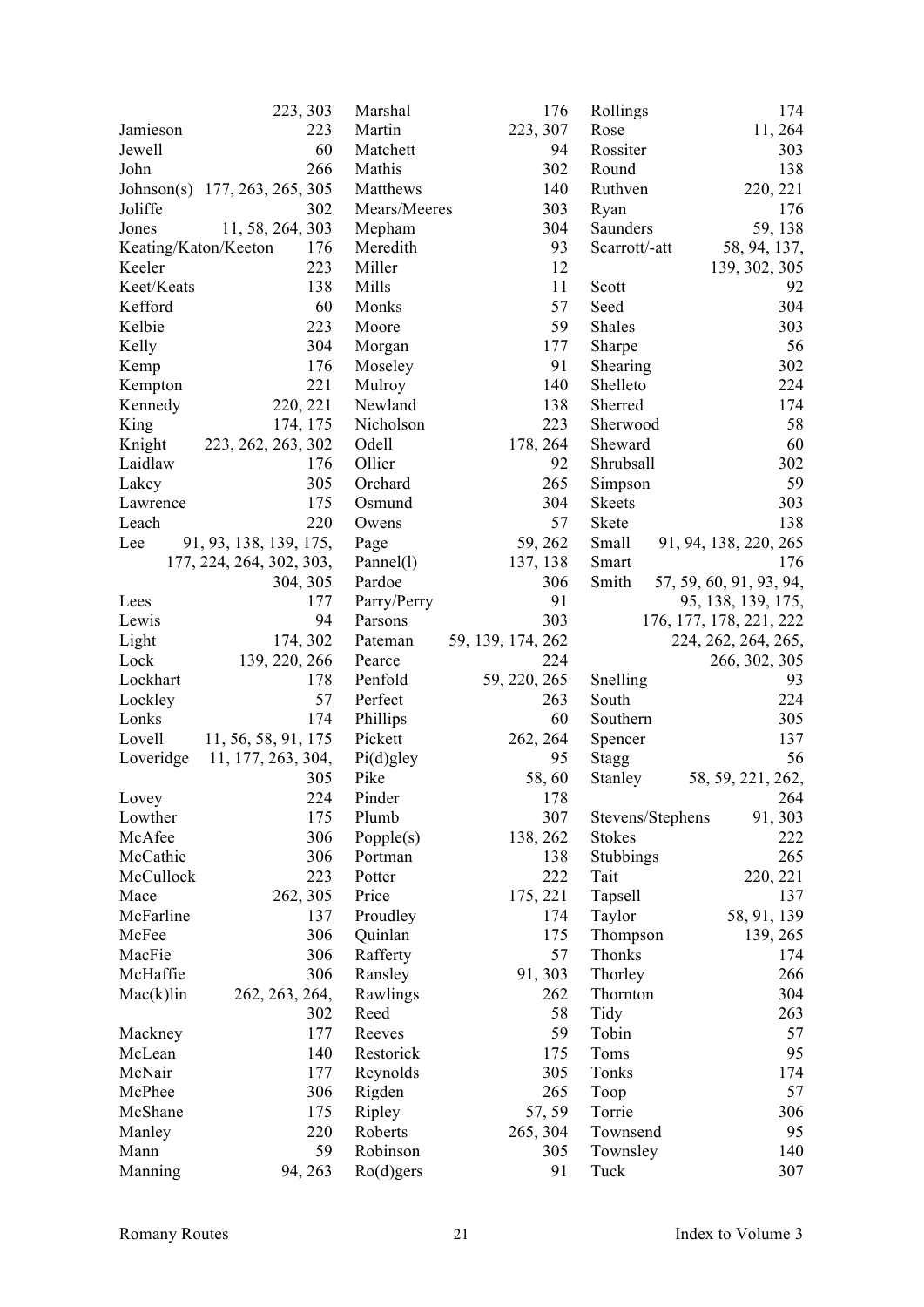| Turnbull                       | 175          |
|--------------------------------|--------------|
| Turner                         | 224          |
| Vellam                         | 263          |
| Wade                           | 94           |
| Walker                         | 91           |
| Waller                         | 221          |
| Wallett                        | 304          |
| Wallser                        | 92           |
| Warner                         | 266          |
| Waterhouse                     | 58           |
| Watson                         | 176          |
| Webb                           | 264          |
| Webster                        | 58           |
| Welch                          | 12,59        |
| Wells                          | 92, 94       |
| West                           | 137          |
| Westrop(e)                     | 139          |
| Wheeler                        | 174          |
| White                          | 12, 176      |
| Whitlock                       | 60           |
| Whittenton                     | 221          |
| Wicks                          | 139          |
| Williams                       | 57, 176      |
| Williamson                     | 176          |
| Willins                        | 176          |
| Willoughby                     | 302          |
| 12, 58, 95, 176, 304<br>Wilson |              |
| Witney                         | 264          |
| Wivermore                      | 264          |
| Wood                           | 95           |
| Wright                         | 221, 306     |
| Yelding                        | 91           |
| Young                          | 12, 140, 177 |
| <b>Scottish Travellers</b>     | 11           |